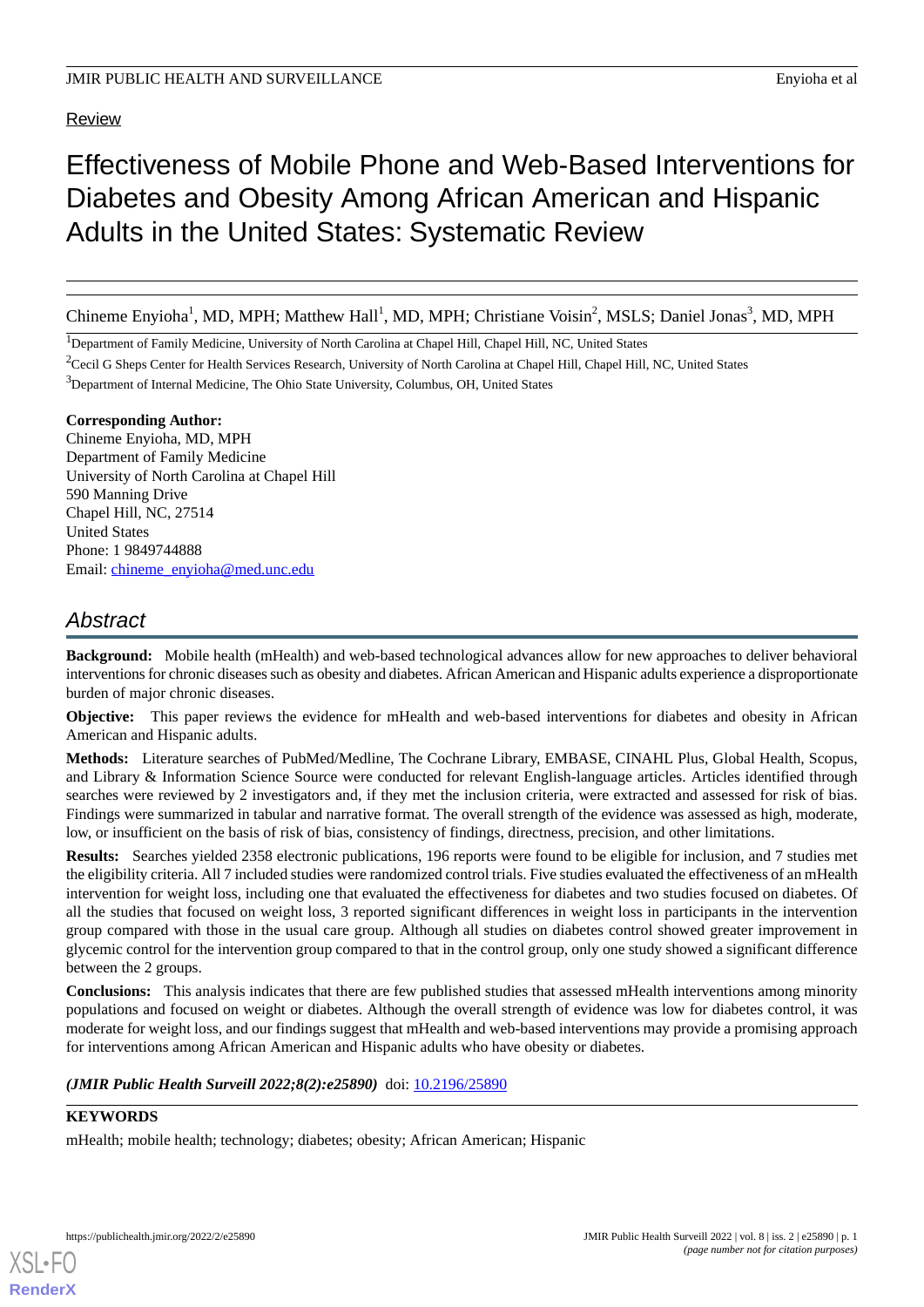# *Introduction*

Mobile health (mHealth) and web-based technological advances allow for new approaches to delivering behavioral interventions for chronic diseases such as obesity and diabetes  $[1,2]$  $[1,2]$ . These are tailored interventions that supplement or augment in-person contact or office visits through activities such as text messaging, the use of downloadable apps with real time feedback, and other mobile technologies [\[3](#page-9-2)[,4](#page-9-3)]. mHealth and web-based interventions are easily accessible because a large proportion of Americans have access to a mobile phone and the internet [\[5](#page-10-0),[6\]](#page-10-1).

African American and Hispanic adults experience a disproportionate burden of major chronic diseases, have a high prevalence of diabetes and obesity, and end up with worse health outcomes compared to their White counterparts [[7\]](#page-10-2). For instance, African American adults are at a higher risk of obesity than any other racial or ethnic groups, and they are more likely to have uncontrolled diabetes, develop diabetic retinopathy and end stage renal disease, and have a higher diabetes-related mortality rate than non-Hispanic White adults [[8](#page-10-3)[-10](#page-10-4)]. The management of these health conditions can be challenging for patients since a high level of health literacy and numeracy is required for the self-administration of insulin doses, medications, and the maintenance of a healthy diet. This is compounded with limited access to care or very brief clinic visits with limited time for engagement to fully discuss and understand the disease process or treatment plan [[11\]](#page-10-5).

mHealth and web-based technology can mitigate some of these access issues and treatment challenges by providing pertinent information for patients with regard to their condition and offering elements such as monitoring of blood glucose levels and insulin dose adjustment, carbohydrate and calorie counting, and physical activities, which can be incorporated into their routine to improve outcomes [[11\]](#page-10-5). Several studies on mHealth and web-based technology have shown promise in the management of diabetes and obesity [\[12](#page-10-6)-[14\]](#page-10-7). A number of systematic reviews have suggested significant benefits of mobile or web-based interventions that target physical activity, diet, and diabetes [[15-](#page-10-8)[17\]](#page-10-9). However, these reviews did not specifically focus on underrepresented racial and ethnic minorities such as African American or Hispanic individuals [[18](#page-10-10)[-20](#page-10-11)]. One systematic review that examined participation of African American adults in mHealth interventions focused on recruitment and retention strategies [[21\]](#page-10-12). Another systematic review that examined the effect of health information technology–based diabetes self-management education interventions on medically underserved patients with diabetes included a broader range of technology including computer software with no internet and telemedicine [\[22](#page-10-13)].

Furthermore, minority populations such as African American adults are known to be underrepresented in mHealth research despite existing health disparities [[21\]](#page-10-12). mHealth and web-based technology interventions have the potential to reach patients who may have significant barriers to accessing health care the traditional way. A large proportion of underserved minority populations have ownership of a smartphone and access the internet on their mobile device on a daily basis [\[23](#page-10-14)]. African

 $XS$ -FO **[RenderX](http://www.renderx.com/)** American and Hispanic adults, compared to non-Hispanic White adults, have been shown to use mobile phones and text messages for a wider range of functions such as purchasing products, using social network sites, and web-based banking [\[24](#page-10-15)], which suggests that they may be more receptive to mHealth interventions, thus bridging the health care access divide.

While a growing body of literature supports the ease and effectiveness of mHealth and web-based interventions for diabetes and obesity, to our knowledge, no systematic review has evaluated the effectiveness of such interventions for improving health outcomes of African American and Hispanic patients. The objective of this study is to provide a review of the evidence for mHealth and web-based interventions for diabetes and obesity in African American and Hispanic patients.

# *Methods*

# **Search Strategy and Data Sources**

Our literature search was conducted in accordance with the PRISMA (Preferred Reporting Items for Systematic Reviews and Meta-Analyses) guidelines [\[25](#page-11-0)]. We searched for published literature in electronic literature databases PubMed/Medline, The Cochrane Library, EMBASE, CINAHL Plus, Web of Science, Global Health, Scopus, and Library & Information Science Source for unpublished studies, using ClinicalTrials.gov.

A research librarian performed searches for English-language articles on human adults in scientific journals (aged ≥18 years), which combined terms for (1) minority population terms, (2) mHealth intervention terms, and (3) chronic condition terms for type 2 diabetes mellitus and obesity. The last search was conducted on September 23, 2020. Searches were limited by study design to controlled trials. [Multimedia Appendix 1](#page-9-4) provides full details regarding the search terms. Studies were included if they met the eligibility criteria [\(Table 1](#page-2-0)). Selected studies were either randomized controlled trials or nonrandomized controlled trials, and study participants had to be either African American or Hispanic individuals in the United States. Studies were also included if at least 30% of participants were African American adults, Hispanic adults, or a mixture of both minority groups. The intervention was any mobile or web-based health intervention including cellular phone calls, text messaging (SMS or MMS), and web-based applications or downloadable mobile apps that targeted management for diabetes and obesity.

Studies with any of the aforementioned interventions in combination with other types of activities such as keeping a journal of meals or extra group or one-on-one coaching were also included. Studies that focused on patients with diabetes or overweight with other health conditions as a group such as stroke, pregnancy, or depression were excluded from this study. There was no limit on the publication time, duration of the intervention, or participants' age. For this review, primary outcomes of interest were objective measures related to obesity and diabetes, including BMI, weight change, waist circumference, or hemoglobin  $A_{1c}$ , which is a standard measure of glycemic control in patients with diabetes.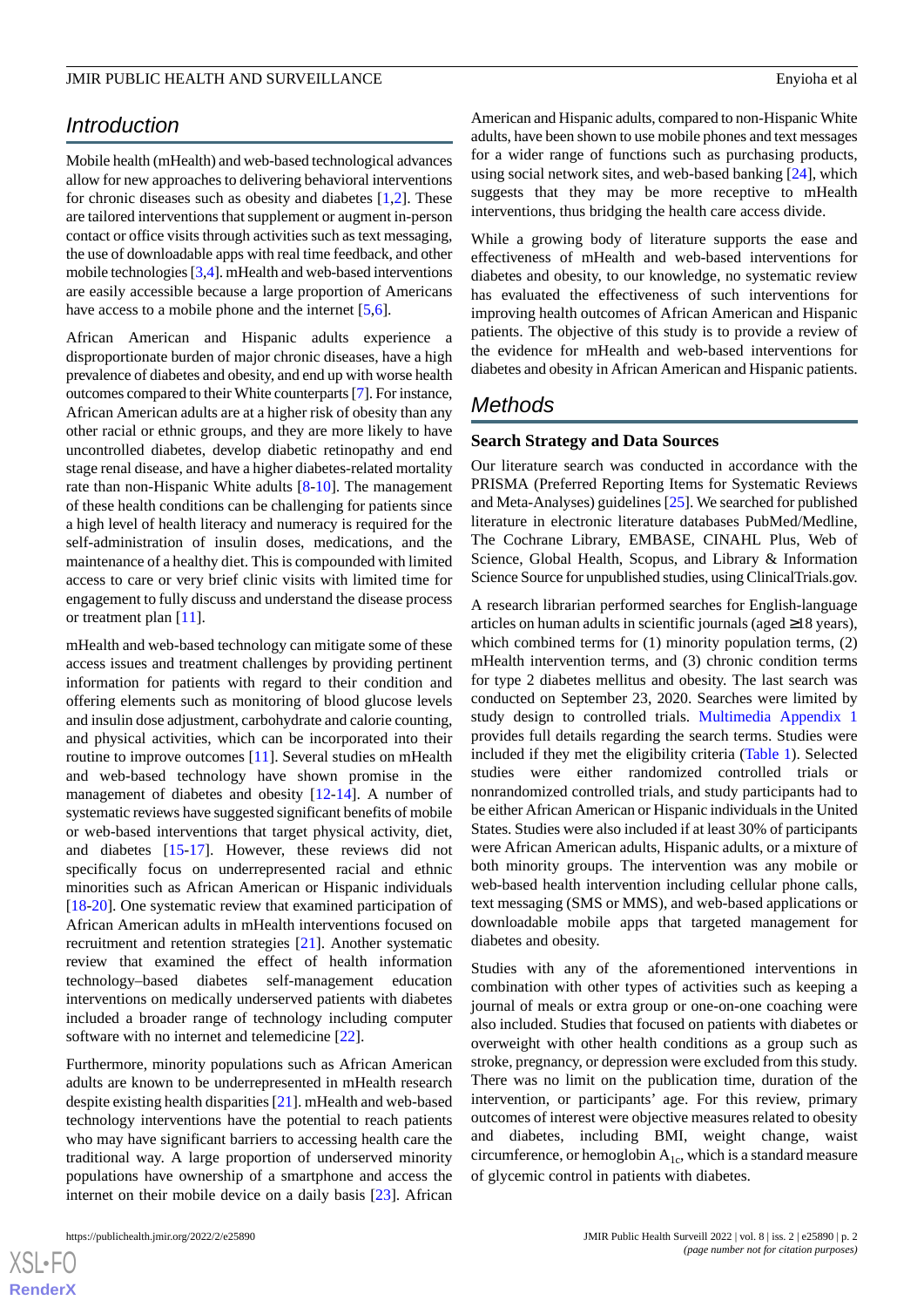#### <span id="page-2-0"></span>**Table 1.** Eligibility criteria.

| Category             | Include                                                                                                                                                                                                                                                                                                                                                                                       | Exclude                                                                                                                                                                                                                                                                                                                                                                                                                          |
|----------------------|-----------------------------------------------------------------------------------------------------------------------------------------------------------------------------------------------------------------------------------------------------------------------------------------------------------------------------------------------------------------------------------------------|----------------------------------------------------------------------------------------------------------------------------------------------------------------------------------------------------------------------------------------------------------------------------------------------------------------------------------------------------------------------------------------------------------------------------------|
| Population           | Studies focused on African American or Hispanic adults<br>and studies in which African American or Hispanic adults<br>comprise $\geq 30\%$ of the study population. All age groups.                                                                                                                                                                                                           | Studies in which <30% of the population comprises African<br>American or Hispanic adults and special populations such<br>as pregnant women.                                                                                                                                                                                                                                                                                      |
| Intervention         | Controlled trials with any mobile phone and web-based<br>intervention including text messages (SMS or MMS),<br>downloadable apps, use of other hand-held devices, or the<br>internet. Duration of the intervention, frequency of contact,<br>time of the day, expected response or action from partici-<br>pants with each contact such as note or log recording or<br>reply to text message. | N/A <sup>a</sup>                                                                                                                                                                                                                                                                                                                                                                                                                 |
| Comparators          | Usual care including face-to-face coaching, handouts, and<br>no intervention                                                                                                                                                                                                                                                                                                                  | Comparative effectiveness studies or studies in which both<br>the intervention and control groups had any form of mobile<br>phone or web-based intervention. Studies in which treat-<br>ment and control groups differed by other interventions<br>besides the intervention delivered by mobile phones or the<br>web (for instance, the intervention group also attends a<br>group class and control group receives phone calls) |
| Outcome(s)           | Hemoglobin $A_{1c}$ , BMI, weight, and waist circumference.                                                                                                                                                                                                                                                                                                                                   | N/A                                                                                                                                                                                                                                                                                                                                                                                                                              |
| Timing               | No limit                                                                                                                                                                                                                                                                                                                                                                                      | N/A                                                                                                                                                                                                                                                                                                                                                                                                                              |
| Setting              | Studies performed in the United States                                                                                                                                                                                                                                                                                                                                                        | Studies performed in other countries                                                                                                                                                                                                                                                                                                                                                                                             |
| <b>Study Designs</b> | Randomized and nonrandomized controlled trials (includes<br>pilot studies)                                                                                                                                                                                                                                                                                                                    | Cohort studies, case-control studies, case series, and meta-<br>analyses                                                                                                                                                                                                                                                                                                                                                         |

<sup>a</sup>N/A: not applicable.

# **Study Selection and Data Extraction**

Two reviewers (CE and MH) extracted the data, and each reviewer independently extracting data from all studies. Extracted elements included the following: publication date, authors, study aims and objectives, study design, number of participants in the intervention and control arms, components and duration of the intervention, and results of the study. Outcome measures were extracted at all timepoints for studies that included multiple assessments. Reviewers checked each other's extractions for accuracy and completeness. Discrepancies were discussed until arrival at an agreement and when necessary, a third reviewer was involved.

# **Risk of Bias Assessment, Data Synthesis, and Analysis**

Each included study was assessed for risk of bias, using the Cochrane tool for risk of bias in randomized trials [[26\]](#page-11-1). The following domains were assessed for risk of bias: selection bias (including the method of randomization and allocation concealment), detection bias, attrition bias, and reporting bias. Studies were rated as low risk, high risk, or unclear risk. Unclear

risk of bias was assigned to a study if there was uncertainty or lack of information.

We summarized our findings for each question in tabular and narrative format. We did not conduct a meta-analysis owing to the limited number of studies that met the inclusion criteria. The overall strength of the evidence (SOE) was assessed as high, moderate, low, or insufficient on the basis of the overall risk of bias of included studies, the consistency of findings across studies, directness, precision, and other limitations [[27\]](#page-11-2).

# *Results*

# **Search Strategy and Data Sources**

The combined search strategies yielded 2358 electronic citations, which were screened to assess for eligibility ([Figure 1\)](#page-3-0). In total, 200 studies were found to be potentially eligible, and their full texts were obtained for further assessment. Of these, 7 studies met the eligibility criteria. The top 4 reasons for rejecting other studies were primarily unavailability of results or incompleteness of studies, incorrect patient population, incorrect intervention, and incorrect setting.

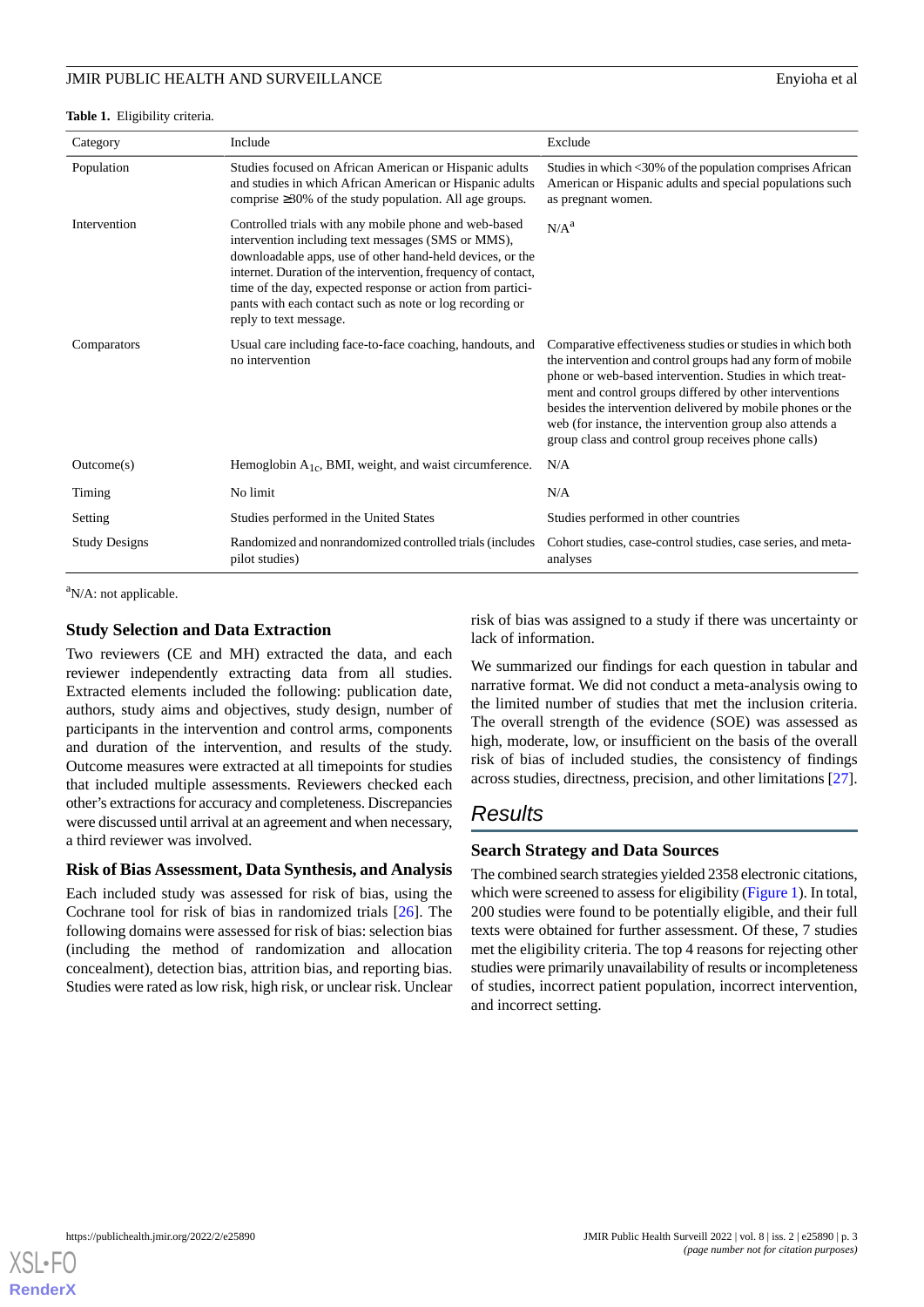<span id="page-3-0"></span>**Figure 1.** PRISMA (Preferred Reporting Items for Systematic Reviews and Meta-Analyses) flowchart for study selection.



# **Study Selection and Data Extraction**

The primary aim of 5 studies was to evaluate the effectiveness of an mHealth intervention for weight loss or diabetes, while 2 studies included an evaluation of the feasibility and acceptability of the mHealth intervention as their primary aim. All included studies were randomized control trials [\[1](#page-9-0),[2,](#page-9-1)[12](#page-10-6),[28-](#page-11-3)[31\]](#page-11-4). Included studies focused on diabetes control (2 trials) [\[12](#page-10-6),[28\]](#page-11-3), obesity and weight loss (4 trials) [[2](#page-9-1)[,29](#page-11-5)-[31](#page-11-4)], or both diabetes and obesity (1 trial) [[1\]](#page-9-0).

The total number of participants in all studies was 942, with sample sizes ranging from 18 to 371. Three studies had all African American or Hispanic participants, and the other 3 studies had greater than 30% of participants who identified as

African American or Hispanic minorities. Study durations ranged from 3 months to 12 months. Mean participant ages across studies ranged from 24 to 53 years. BMI of the participants ranged from 31.5 to 38.0. Mean hemoglobin  $A_{1c}$ values for the diabetes studies ranged from 9.02% to 10.2%.

All studies had mobile phones and SMS text messaging as the main mHealth device and medium of communication ([Table](#page-4-0) [2\)](#page-4-0). SMS text messages were sent to participants anywhere from 2-3 times a day to 3-4 times a week. Mobile technology was applied in several ways including medication reminders, prompts for blood glucose check, provision of motivational messages, education on healthy eating patterns, eating cues, and links to other resources and social support.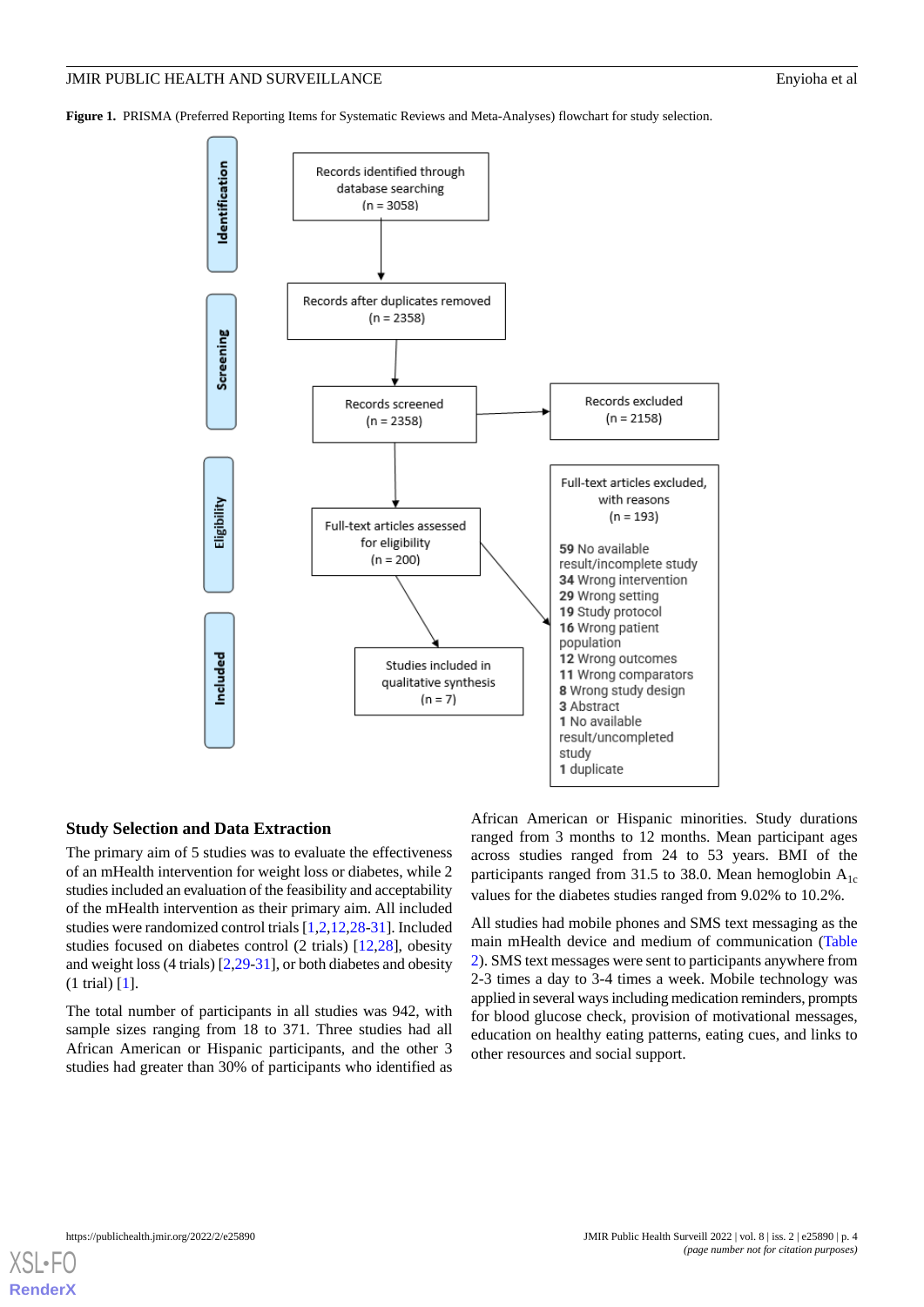# **JMIR PUBLIC HEALTH AND SURVEILLANCE** Enyioha et al

<span id="page-4-0"></span>**Table 2.** Details of intervention and control activities for the included studies.

| Study              | Study aim                                                                                                                                                                                                                                                                                                                                                                                                    | Intervention                                                                                                                                                                                                                                                                                                                                                                                                                                                                                                                                                                                                                                                                               | Control                                                                                                                                                                                                                                                                                                                                                                                                                                                                                        |
|--------------------|--------------------------------------------------------------------------------------------------------------------------------------------------------------------------------------------------------------------------------------------------------------------------------------------------------------------------------------------------------------------------------------------------------------|--------------------------------------------------------------------------------------------------------------------------------------------------------------------------------------------------------------------------------------------------------------------------------------------------------------------------------------------------------------------------------------------------------------------------------------------------------------------------------------------------------------------------------------------------------------------------------------------------------------------------------------------------------------------------------------------|------------------------------------------------------------------------------------------------------------------------------------------------------------------------------------------------------------------------------------------------------------------------------------------------------------------------------------------------------------------------------------------------------------------------------------------------------------------------------------------------|
| Agboola, 2016 [12] | To evaluate the effectiveness on<br>sending daily physical activity-fo-<br>cused text messages in patients with<br>diabetes compared with no text<br>message on physical activity. Fur-<br>thermore, an evaluation of the effec-<br>tiveness of the intervention on<br>hemoglobin $A_{1c}$ level, weight<br>change, physical activity, engage-<br>ment, usability, and satisfaction with<br>the intervention | Participants received a minimum of two<br>automated text messages per day in addition<br>to pedometers—one message in the morning<br>and the other in the evening for 6 months.<br>Messages provided coaching that was depen-<br>dent on pedometer-captured step counts and<br>physical activity goals target set during the<br>initial visit. Messages received in the<br>morning gave feedback based on activities<br>of the previous day, and messages on other<br>times of the day focused on different<br>coaching themes. Some messages were in-<br>teractive and focused on elements such as<br>food intake, health status, physical activity,<br>and satisfaction with the program | Pedometers                                                                                                                                                                                                                                                                                                                                                                                                                                                                                     |
| Arora, 2014 [28]   | To evaluate an mHealth intervention<br>for resource-poor emergency depart-<br>ment patients with diabetes                                                                                                                                                                                                                                                                                                    | Patients received 2 SMS text messages de-<br>livered at 9 AM and 5 PM to their mobile<br>phones daily for 6 months. Messages of four<br>categories were sent: one educational/moti-<br>vational message per day, 3 medication re-<br>minders per week, 2 healthy living chal-<br>lenges per week, and 2 trivia messages per<br>week and sent out in question form with the<br>answer sent out an hour later                                                                                                                                                                                                                                                                                | Usual care (details not provided)                                                                                                                                                                                                                                                                                                                                                                                                                                                              |
| Fortmann, 2017 [1] | To investigate the glycemic effec-<br>tiveness of a culturally tailored<br>SMS-based diabetes self-manage-<br>ment education and support interven-<br>tion (Dulce Digital)                                                                                                                                                                                                                                   | Participants received information on how<br>to receive and send SMS text messages.<br>Those without a mobile phone were given<br>one. Content of text messages were derived<br>from culturally appropriate Diabetes Self-<br>Management Education and Support curricu-<br>lum. Participants received 2-3 messages a<br>day initially, which was tapered over 6<br>months. They received ongoing motivation-<br>al messages, medication reminders, and<br>prompts for blood glucose measurement                                                                                                                                                                                             | Usual care, which includes visits with a<br>primary care physician, certified diabetes<br>educator, and group diabetes self-manage-<br>ment education, dependent on patient or<br>provider initiative                                                                                                                                                                                                                                                                                          |
| Herring, 2014 [29] | To examine the feasibility, accept-<br>ability, and initial efficacy of a<br>technology-based weight loss inter-<br>vention for urban low-income<br>mothers                                                                                                                                                                                                                                                  | Six behavioral health strategies were imple-<br>mented, one at a time for 2-4 weeks. Partic-<br>ipants set realistic goals for each strategy<br>and received 15 minutes biweekly calls<br>from a health counselor. They also receive<br>3-4 text messages weekly, which probed<br>into their adherence with set goals. Partici-<br>pants also received membership to a Face-<br>book group, which provided access to social<br>support and videos/websites for additional<br>resources.                                                                                                                                                                                                    | Regular postpartum care, which is typically<br>one visit with their primary care provider<br>or with a provider through the Special Sup-<br>plemental Nutrition Program for Women,<br>Infants, and Children (WIC). This visit is<br>usually between 6 and 8 weeks post partum<br>and involves counseling on lactation, birth<br>control, and depression screening. Partici-<br>pants in the study also received counseling<br>on nutrition and vouchers for food and<br>beverages through WIC. |
| Lin, $2015$ [2]    | To investigate a behavioral theory-<br>based mobile health intervention to<br>enhance weight loss in patients with<br>obesity                                                                                                                                                                                                                                                                                | Automated SMS text message program tai-<br>lored to participants' selection of 3 relevant<br>goals out of 8 options. Messages were cus-<br>tomized to participants' wake, lunch, and<br>sleep times                                                                                                                                                                                                                                                                                                                                                                                                                                                                                        | Initial assessment including 20-minute indi-<br>vidual sessions with a dietician, health status<br>review with a study physician, and receiving<br>educational material on diet and activity.<br>They also received a digital pedometer                                                                                                                                                                                                                                                        |
| Phelan, 2017 [30]  | To evaluate the effect of an internet-<br>based weight loss program in addi-<br>tion to the WIC program on weight<br>loss for low-income postpartum<br>women                                                                                                                                                                                                                                                 | Internet-based weight loss program with<br>setting of caloric and physical activity goals.<br>Provision of weekly lessons, web diary,<br>weight and physical activity tracker, and<br>instructional and inspirational videos. Par-<br>ticipants received 4 SMS text messages per<br>week with notification of new website con-<br>tent and provision of motivation, support,<br>and feedback. This was in addition to all<br>elements of the WIC program                                                                                                                                                                                                                                   | Participants received all aspects of the<br>standard WIC program and a newsletter<br>every 2 months with information on exer-<br>cise, nutrition, and wellness                                                                                                                                                                                                                                                                                                                                 |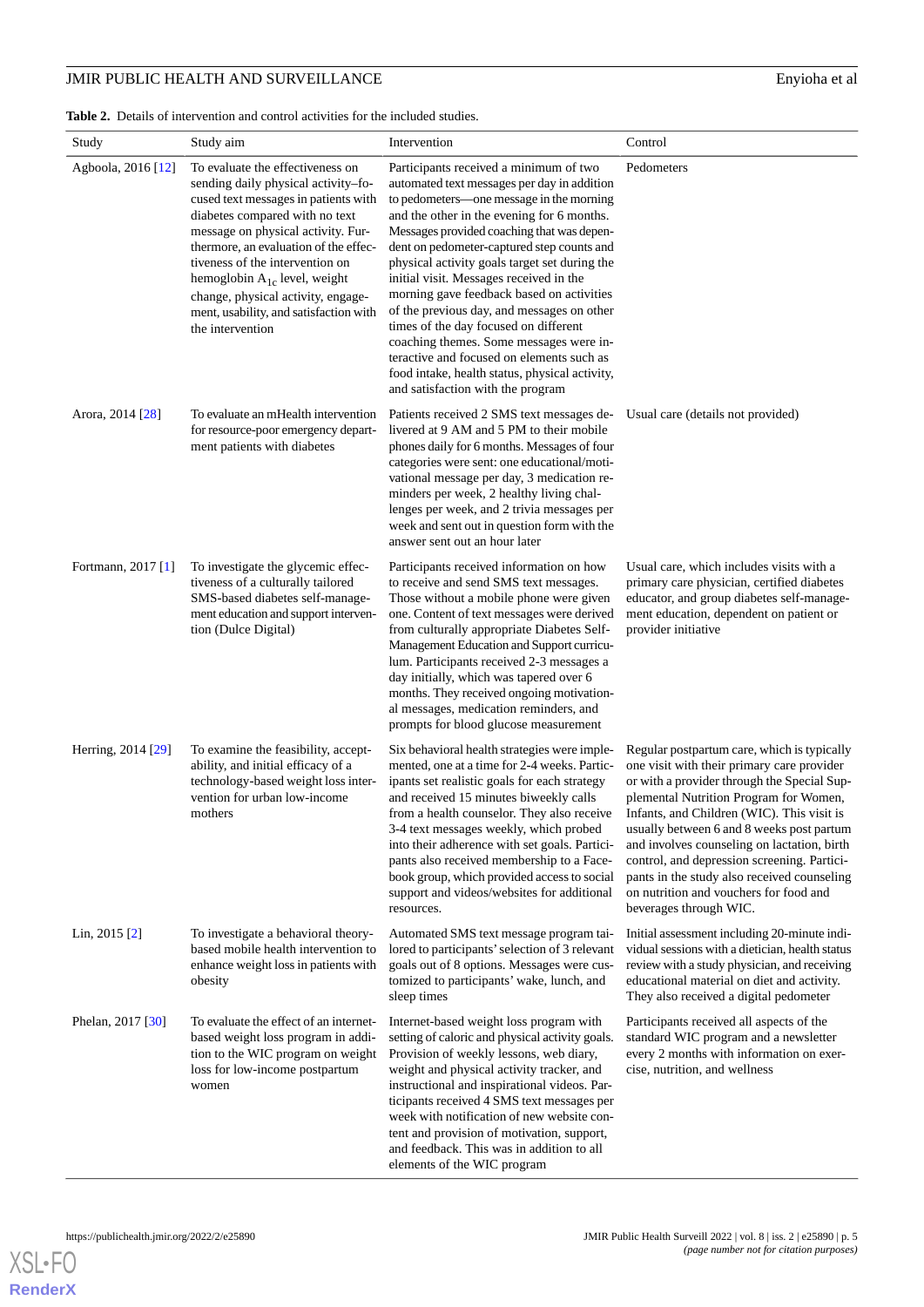| Study                | Study aim                                                                                                                                                     | Intervention                                                                                                                                                                                                                                                                                                                                                                                                                                                | Control                                                                                                                                                                                                                                                                                |
|----------------------|---------------------------------------------------------------------------------------------------------------------------------------------------------------|-------------------------------------------------------------------------------------------------------------------------------------------------------------------------------------------------------------------------------------------------------------------------------------------------------------------------------------------------------------------------------------------------------------------------------------------------------------|----------------------------------------------------------------------------------------------------------------------------------------------------------------------------------------------------------------------------------------------------------------------------------------|
| Steinberg, 2013 [31] | To evaluate the feasibility of daily<br>text messages for self-monitoring<br>behavioral goals for weight loss<br>among African American women<br>with obesity | Shape plan-tracking of tailored behavior<br>change goals through SMS text messaging.<br>Daily feedback through SMS text messages<br>and weekly feedback by email. At 3 months,<br>participants received skills training informa-<br>tion including healthy eating patterns and<br>eating cues to reduce face-to-face contact.<br>At 6 months, a 1-hour face-to-face session<br>that focused on problem-solving, progress<br>assessment, and behavior change | Participants received a health education<br>lesson at the start of the study and at 6<br>months. They also received a set of videos<br>covering topics on healthy eating and exer-<br>cise at 3 months, in addition to a pedometer<br>and a prescription to walk 10,000 steps a<br>day |

mHealth technology was also used to check on adherence to or progress on set physical activity and dietary goals.

In addition to SMS text messages, 3 studies that focused on obesity had additional activities as part of the intervention. One study included all elements of the Women, Infants, and Children (WIC) program [[30\]](#page-11-6), another included 15 minutes biweekly calls from health counselors [[29\]](#page-11-5), while the other had a face-to-face 1-hour session at the end of the study, which focused on problem-solving, progress assessment, and behavior change [[31\]](#page-11-4).

Obesity trials reported mean weight loss and weight change from baseline, percentage weight loss, and change in BMI. One study reported the proportion of participants who achieved a ≥5% weight loss and a ≥10% weight loss from baseline. The diabetes trial reported hemoglobin  $A_{1c}$ , weight, and BMI of participants at 3 months and 6 months.

# **Risk of Bias Assessment and Data Synthesis and Analysis**

With regard to the risk of bias of studies included, a randomization sequence generation process was reported by all studies. Bias for allocation concealment and selective outcome reporting were determined to be low for all studies. Only two studies provided information on blinding of personnel and outcome assessors [\[2](#page-9-1),[30\]](#page-11-6). One trial was determined to have a high risk of bias for incomplete data (up to 63.7% missing at 3 months and 41.1% at 6 months after the start of the intervention) [[2](#page-9-1)[,29](#page-11-5)] and another study was unable to assess differences in provider contact time between intervention and control groups [[29\]](#page-11-5).

Overall, 3 studies reported significant differences in weight loss between participants in the intervention group and those in the usual care group [\[2](#page-9-1),[29,](#page-11-5)[30](#page-11-6)] [\(Table 3](#page-6-0)). Improvement in weight was noted at 3 months, 14 weeks, 6 months, and 12 months. Two studies found no significant difference in weight loss between groups [\[1,](#page-9-0)[31](#page-11-4)].

For the studies that focused on diabetes, all reported an improvement in glycemic control in participants in intervention groups compared to those in control groups [[1,](#page-9-0)[12,](#page-10-6)[28\]](#page-11-3), but only one recorded a significant improvement at 6 months [[1](#page-9-0)].

Overall, some evidence supports the efficacy of mHealth and web-based interventions for weight loss among obese African American and Hispanic adults (moderate SOE; [Table 4\)](#page-8-0).

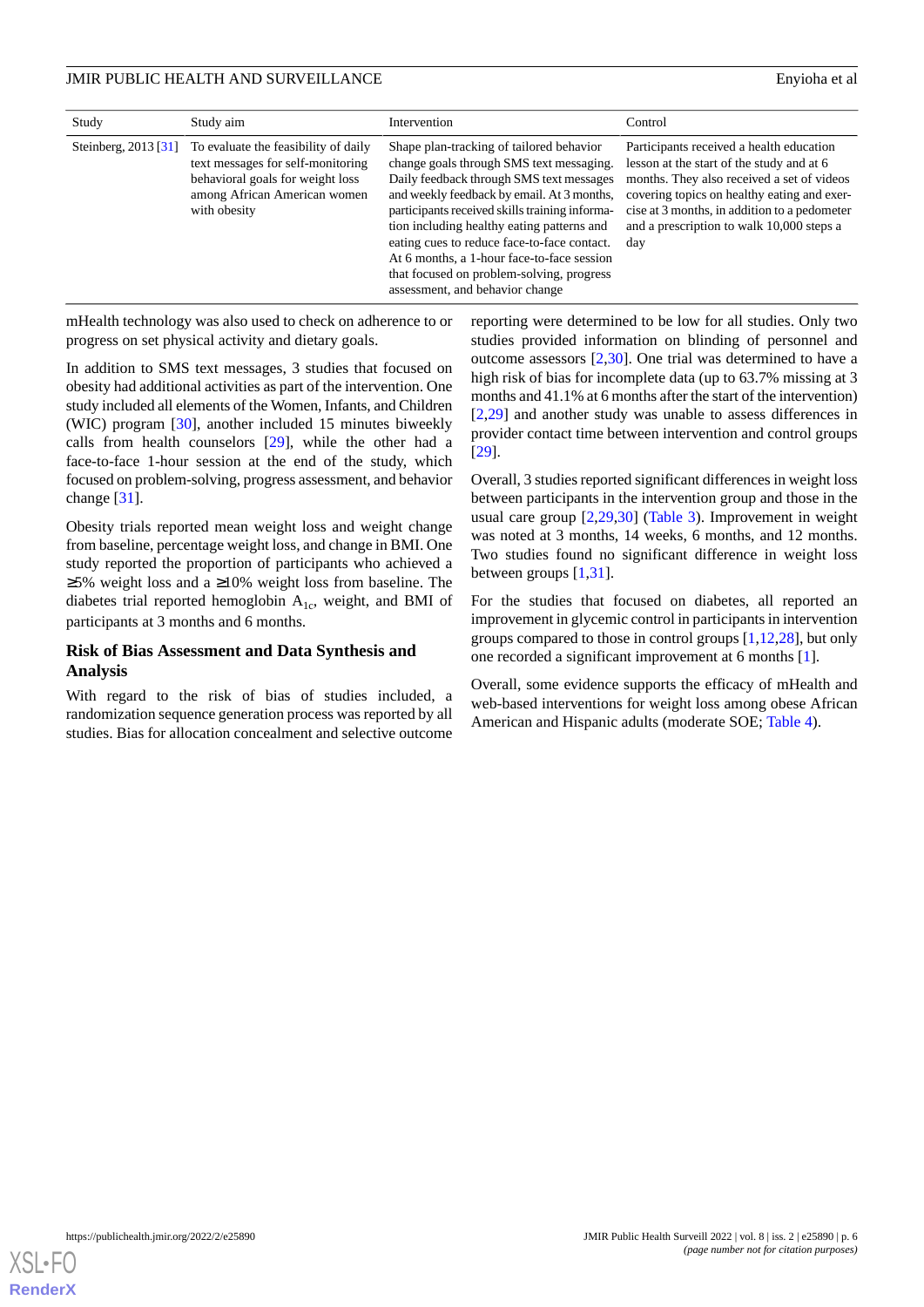# JMIR PUBLIC HEALTH AND SURVEILLANCE Enyioha et al

<span id="page-6-0"></span>**Table 3.** Outcomes of the included studies.

| Study participants and sample<br>sizes                                                                          | Outcome                                                                                                                                                                                                                                | Baseline data                                                                                                                                                                                                                                                                                                                                                             | Result                                                                                                                                                                                                                                                                                                                                                                                                                                                                                                                                                                                                                                                                                                                                   | $P$ value |
|-----------------------------------------------------------------------------------------------------------------|----------------------------------------------------------------------------------------------------------------------------------------------------------------------------------------------------------------------------------------|---------------------------------------------------------------------------------------------------------------------------------------------------------------------------------------------------------------------------------------------------------------------------------------------------------------------------------------------------------------------------|------------------------------------------------------------------------------------------------------------------------------------------------------------------------------------------------------------------------------------------------------------------------------------------------------------------------------------------------------------------------------------------------------------------------------------------------------------------------------------------------------------------------------------------------------------------------------------------------------------------------------------------------------------------------------------------------------------------------------------------|-----------|
| Agboola, 2016 [12]                                                                                              |                                                                                                                                                                                                                                        |                                                                                                                                                                                                                                                                                                                                                                           |                                                                                                                                                                                                                                                                                                                                                                                                                                                                                                                                                                                                                                                                                                                                          |           |
| 126 English- or Spanish-<br>speaking adults with type 2<br>diabetes and a hemoglobin<br>$A_{1c}$ value of >7.0% | Hemoglobin $A_{1c}$<br>value at 6 months<br>(SD)                                                                                                                                                                                       | Control: mean<br>hemoglobin $A_{1c}$ 8.38%<br>(SD 1.37%)<br>Intervention: mean<br>$\bullet$<br>hemoglobin $A_{1c}$ 9.02%<br>(SD 1.63%)                                                                                                                                                                                                                                    | Control: mean hemoglobin $A_{1c}$ 8.17% (SD<br>$1.6\%$ )<br>Intervention: mean hemoglobin $A_{1c}$ 8.59%<br>(SD 1.6%)                                                                                                                                                                                                                                                                                                                                                                                                                                                                                                                                                                                                                    | .14       |
| Arora, 2014 [28]                                                                                                |                                                                                                                                                                                                                                        |                                                                                                                                                                                                                                                                                                                                                                           |                                                                                                                                                                                                                                                                                                                                                                                                                                                                                                                                                                                                                                                                                                                                          |           |
| 128 adults with poorly con-<br>trolled diabetes                                                                 | Median change in<br>hemoglobin $A_{1c}$ at 6<br>months (95% CI)                                                                                                                                                                        | Control: mean<br>$\bullet$<br>hemoglobin $A_{1c}$ 10.0%<br>(SD 1.7%)<br>Intervention: mean<br>$\bullet$<br>hemoglobin $A_{1c}$ 10.2%<br>(SD 1.7%)                                                                                                                                                                                                                         | Control: median change in hemoglobin $A_{1c}$<br>$\bullet$<br>$-0.60$ (95% CI $-6.8$ to 2.11)<br>Intervention: median change in hemoglobin<br>$A_{1c}$ –1.05 (95% CI –5.9 to 2.8)                                                                                                                                                                                                                                                                                                                                                                                                                                                                                                                                                        | .23       |
| Fortmann, 2017 [1]                                                                                              |                                                                                                                                                                                                                                        |                                                                                                                                                                                                                                                                                                                                                                           |                                                                                                                                                                                                                                                                                                                                                                                                                                                                                                                                                                                                                                                                                                                                          |           |
| 126 Hispanic adults with<br>poor glycemic control                                                               | Mean<br>hemoglobin<br>$A_{1c}$ at 3<br>months and 6<br>months $(SD)$<br>Mean weight<br>٠<br>(lbs) and BMI<br>at 3 months and<br>6 months (SD)<br>Mean BMI<br>٠<br>$\frac{\text{kg}}{\text{m}^2}$ at 3<br>months and 6<br>months $(SD)$ | Control: mean<br>hemoglobin $A_{1c}$ 9.6%<br>$(SD 1.4\%)$<br>Intervention: mean<br>$\bullet$<br>hemoglobin $A_{1c}$ 9.5%<br>$(SD 1.2\%)$<br>Control: mean weight<br>176.4 (SD 41.6) lbs<br>Intervention: mean<br>$\bullet$<br>weight 173.1 (SD 34.6)<br>lbs.<br>Control: mean BMI<br>$\bullet$<br>$32.2$ (SD 6.6)<br>Intervention: mean<br>$\bullet$<br>BMI 31.5 (SD 6.0) | 3 months<br>Control: mean hemoglobin $A_{1c}$ 9.3% (SD<br>$1.9\%$ )<br>Intervention: mean hemoglobin $A_{1c}$ 8.5%<br>$\bullet$<br>$(SD 1.2\%)$<br>6 months<br>Control: mean hemoglobin $A_{1c}$ 9.4% (SD<br>$2.0\%$ )<br>Intervention: mean hemoglobin $A_{1c}$ 8.5%<br>(SD 1.2%)<br>3 months<br>Control: mean weight 174.2 (SD 39.7)<br><b>lbs</b><br>Intervention: mean weight 176.2 (SD<br>$33.0$ ) lbs<br>6 months<br>٠<br>Control: mean weight 175.2 (SD 41.6)<br>lbs<br>Intervention: mean weight 174.1 (SD<br>$\bullet$<br>$27.8$ ) lbs<br>3 months<br>Control: mean BMI 32 (SD 6.1)<br>Intervention: mean BMI 31.7 (SD 5.2)<br>6 months<br>$\bullet$<br>Control: mean BMI 32.1 (SD 6.6)<br>Intervention: mean BMI 31.9 (SD 5.4) | .03       |
| <b>Herring 2014 [29]</b>                                                                                        |                                                                                                                                                                                                                                        |                                                                                                                                                                                                                                                                                                                                                                           |                                                                                                                                                                                                                                                                                                                                                                                                                                                                                                                                                                                                                                                                                                                                          |           |
| 18 adult women with single-<br>ton infants delivered within<br>the last 2 weeks to 12<br>months                 | Mean weight loss<br>(kg) at 14 weeks<br>(SD)                                                                                                                                                                                           | No baseline weight da- $\bullet$<br>ta                                                                                                                                                                                                                                                                                                                                    | Control: mean weight loss 0.5 (SD 2.3) kg<br>Intervention: mean weight loss 2.9 (SD 3.6)<br>$\bullet$<br>kg                                                                                                                                                                                                                                                                                                                                                                                                                                                                                                                                                                                                                              | .04       |
| Lin, $2015$ [2]                                                                                                 |                                                                                                                                                                                                                                        |                                                                                                                                                                                                                                                                                                                                                                           |                                                                                                                                                                                                                                                                                                                                                                                                                                                                                                                                                                                                                                                                                                                                          |           |

**[RenderX](http://www.renderx.com/)**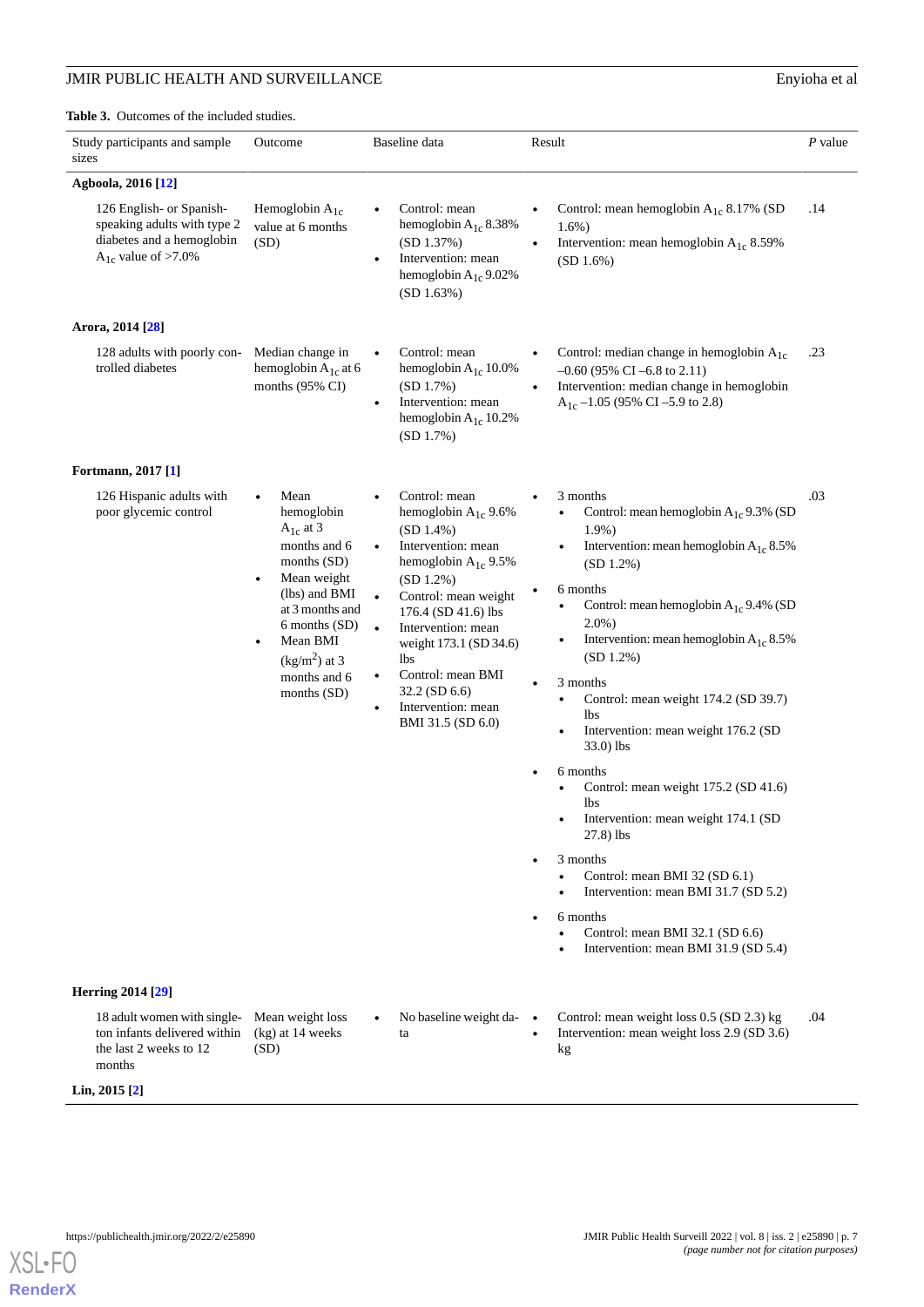# **JMIR PUBLIC HEALTH AND SURVEILLANCE** Enyioha et al

| Study participants and sample<br>sizes                                    | Outcome                                                                                      | Baseline data                                                                                                                                                                                                                                             | Result                                                                                                                                                                                                                                                                                                                                                                                                                                                                                             | $P$ value                                    |
|---------------------------------------------------------------------------|----------------------------------------------------------------------------------------------|-----------------------------------------------------------------------------------------------------------------------------------------------------------------------------------------------------------------------------------------------------------|----------------------------------------------------------------------------------------------------------------------------------------------------------------------------------------------------------------------------------------------------------------------------------------------------------------------------------------------------------------------------------------------------------------------------------------------------------------------------------------------------|----------------------------------------------|
| 124 African Americans<br>adults                                           | Mean weight loss<br>(kg) from baseline<br>$(95\% \text{ CI})$                                | Control: mean weight<br>loss 101.2 kg (95% CI<br>95.7 kg to 106.7 kg)<br>Intervention: mean<br>weight loss 101.8 kg<br>(95% CI 96.4 kg to<br>$107.2$ kg)                                                                                                  | 3 months<br>$\bullet$<br>Control: mean weight loss $-0.2$ kg (95%)<br>$\bullet$<br>$CI - 1.0$ kg to 0.7 kg)<br>Intervention: mean weight loss -2.6 kg<br>$\bullet$<br>$(95\% \text{ CI} - 3.8 \text{ kg to } -1.5 \text{ kg})$<br>6 months<br>Control: mean weight loss -0.2 kg (95%<br>$\bullet$<br>$CI - 1.4$ kg to $1.0$ kg)<br>Intervention: mean weight loss -3.7 kg<br>$\bullet$<br>$(95\% \text{ CI} - 5.3 \text{ kg to} - 2.1 \text{ kg})$                                                 | < 0.001(3)<br>months);<br>.001(6)<br>months) |
| Phela, 2017 [30]                                                          |                                                                                              |                                                                                                                                                                                                                                                           |                                                                                                                                                                                                                                                                                                                                                                                                                                                                                                    |                                              |
| 371 Hispanic adult women<br>monitored 6 weeks to 12<br>months post partum | Mean weight change $\bullet$<br>$(kg)$ at 6 and 12<br>months (95% CI)                        | Control: mean weight<br>change 82.4 kg (95%<br>CI 77.9 kg to 87.1 kg)<br>Intervention: mean<br>$\bullet$<br>weight change 82.5 kg<br>(95% CI 77.5 kg to<br>87.5 kg)                                                                                       | 6 months<br>$\bullet$<br>Control: mean weight change $-1.0$ kg<br>$\bullet$<br>$(95\% \text{ CI} - 1.8 \text{ kg to } -0.2 \text{ kg})$<br>Intervention: mean weight change -3.1<br>$\bullet$<br>kg (95% CI $-4.0$ kg to $-2.3$ kg)<br>12 months<br>$\bullet$<br>Control: mean weight change -0.9 kg<br>$\bullet$<br>$(95\% \text{ CI} - 1.7 \text{ kg to} - 0.1 \text{ kg})$<br>Intervention: mean weight change -3.2<br>$\bullet$<br>kg $(95\% \text{ CI} - 4.1 \text{ kg to } -2.4 \text{ kg})$ | < .001                                       |
| Steinberg, 2013 [31]                                                      |                                                                                              |                                                                                                                                                                                                                                                           |                                                                                                                                                                                                                                                                                                                                                                                                                                                                                                    |                                              |
| 50 African American wom- •<br>en with obesity                             | Mean weight<br>change $(kg)$ at<br>6 months (SD)<br>Mean change<br>in BMI $(kg/m^2)$<br>(SD) | Control: mean weight<br>$\bullet$<br>change 96.0 (SD 23.1)<br>kg<br>Intervention: mean<br>weight change 102.0<br>(SD 16.6) kg<br>Control: mean BMI<br>$\bullet$<br>change 34.6 (SD 5.8)<br>Intervention: mean<br>$\bullet$<br>BMI change 36.9 (SD<br>6.2) | Control: mean weight change 1.14 (SD 2.53)<br>$\bullet$<br>kg<br>Intervention: mean weight change -1.27 (SD<br>$\bullet$<br>$6.51$ ) kg<br>Control: mean BMI change 0.42 (SD 0.90)<br>$\bullet$<br>Intervention: mean BMI change -0.47 (SD)<br>$\bullet$<br>2.42)                                                                                                                                                                                                                                  | .09                                          |

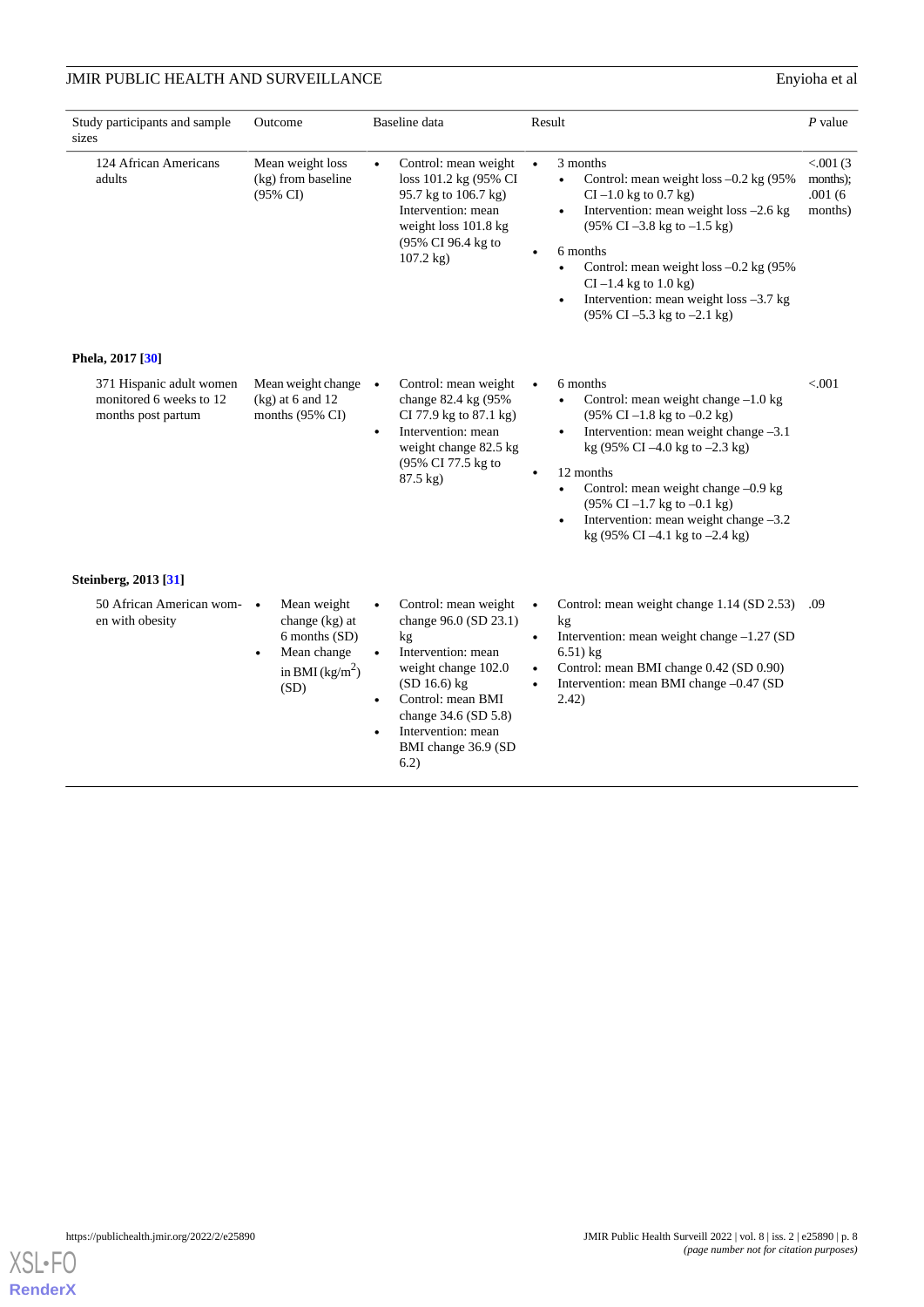#### <span id="page-8-0"></span>**Table 4.** Overall strength of the evidence.

| Outcome             | Studies (observa-<br>tions), n | Summary of find-<br>ings                                                                                                                                                                                                                                                                                             | Consistency, direct-<br>ness, and precision | Limitations (includ-<br>ing reporting bias)                                                                                                                                                                                                                                    | Overall strength<br>of evidence | Applicability                                                                                                                                                          |
|---------------------|--------------------------------|----------------------------------------------------------------------------------------------------------------------------------------------------------------------------------------------------------------------------------------------------------------------------------------------------------------------|---------------------------------------------|--------------------------------------------------------------------------------------------------------------------------------------------------------------------------------------------------------------------------------------------------------------------------------|---------------------------------|------------------------------------------------------------------------------------------------------------------------------------------------------------------------|
| Weight              | 5 [1,2,29-31] (689)            | Increased weight<br>loss noted in all inter-<br>vention groups but<br>significant in only 3<br>studies. One high-<br>quality study $\left[30\right]$<br>$(n=371)$ reported a<br>significant differ-<br>ence in weight<br>change between par-<br>ticipants in the inter-<br>vention and those in<br>the control group | Consistent, indirect,<br>and precise        | Two studies had a<br>high risk of bias for<br>nonblinding of study<br>personnel, partici-<br>pants, and outcome<br>assessors. One study<br>had a high risk of<br>bias for incomplete<br>data                                                                                   | Moderate                        | African American<br>and Hispanic adults<br>with obesity or mor-<br>bid obesity, who are<br>young and middle-<br>aged adults, and<br>have access to a mo-<br>bile phone |
| Hemoglobin $A_{1c}$ | $3\left[1,12,28\right]$ (380)  | Improvement in<br>hemoglobin $A_{1c}$ in<br>the intervention<br>groups but only sig-<br>nificant in one study                                                                                                                                                                                                        | Consistent, indirect.<br>and imprecise      | Studies had a high<br>risk of bias from the<br>nonblinding of study<br>personnel and partic-<br>ipants. One study al-<br>so had a high risk of<br>bias from the non-<br>blinding of outcome<br>assessors and the<br>other study had an<br>unclear risk of bias<br>for the same | Low                             | African American or<br>Hispanic adults with<br>poorly controlled di-<br>abetes and access to<br>a mobile phone                                                         |

# *Discussion*

# **Principal Findings**

We identified 7 trials that reported the benefit of mHealth interventions directed toward obesity and diabetes among African American and Hispanic adults. We found an association between receiving the mHealth intervention and weight loss compared to those in control groups, which suggests that mHealth and web-based interventions are effective for minority patients who are overweight. Of the three studies that addressed diabetes, only one reported an improvement in hemoglobin  $A_{1c}$ among those who received mHealth interventions compared to their control group counterparts, suggesting that the evidence may be unclear for the role of mHealth interventions in diabetes control among patients in ethnic minorities. This systematic review shows that mHealth and web-based interventions for 6 months to a year can be effective for weight loss in African American and Hispanic adults.

Our findings in support of mHealth interventions for weight loss among patients in ethnic minorities are similar to those of other studies [\[32](#page-11-7)-[34\]](#page-11-8). A systematic review by Ryan et al [\[32](#page-11-7)] reported that mHealth intervention for weight loss is beneficial, while the systematic review and meta-analysis by Sorgente et al [\[33](#page-11-9)] was more specific in suggesting that web-based interventions are more effective than usual care or minimal intervention, but the evidence is conflicting with regard to the benefit of web-based interventions compared to non–web-based interventions. In our systematic review, of the 3 studies that reported significant weight loss in the intervention group, one of them had a control group that received usual care, while control group participants in the other 2 studies had comparable non-mHealth interventions. Beleigoli et al [\[34](#page-11-8)] suggest that

 $X$ SL•F $O$ **[RenderX](http://www.renderx.com/)** web-based interventions only lead to a short-term weight loss but provide no evidence for weight loss over a long period of time. The longest study duration in our review was 12 months. Studies beyond 12 months, which met our inclusion criteria, were not found, and it is unclear if participants will remain in an intervention of this kind for longer than a period of a year. Changes in diet and activity patterns during holiday periods, the challenge or burden of adherence to self-monitoring over a long period of time, and the need for coaching in addition to self-monitoring have been suggested as reasons for the difficulty in maintaining the long-term effects of mHealth interventions for obesity and weight loss [\[35](#page-11-10),[36\]](#page-11-11).

We also observed an improvement in hemoglobin  $A_{1c}$  with mHealth interventions compared to those with usual care. Our findings are similar to those of other studies that have shown improved glycemic control with mHealth interventions in the general population  $[12, 14, 36]$  $[12, 14, 36]$  $[12, 14, 36]$  $[12, 14, 36]$ , except that only one study in this review showed a significant difference at 6 months. Another systematic review showed an improvement in 42% of studies in the review [[37\]](#page-11-12). One major finding noted in the diabetes studies in this review was that the study with significant results incorporated culturally appropriate messages as part of their intervention [\[1\]](#page-9-0). Even with the improvements noted, it is unclear if outcomes would be significantly better if mHealth and web-based interventions have improved usability. African American and Hispanic adults have been found to be less adherent to interventions with technology [[38](#page-11-13)[,39](#page-11-14)]. Better outcomes have been noted in studies where the intervention was developed to be more appealing to the target minority population [[40\]](#page-11-15). The lack of cultural consistency and application has been noted as a major challenge with mHealth and web-based interventions, which can influence results and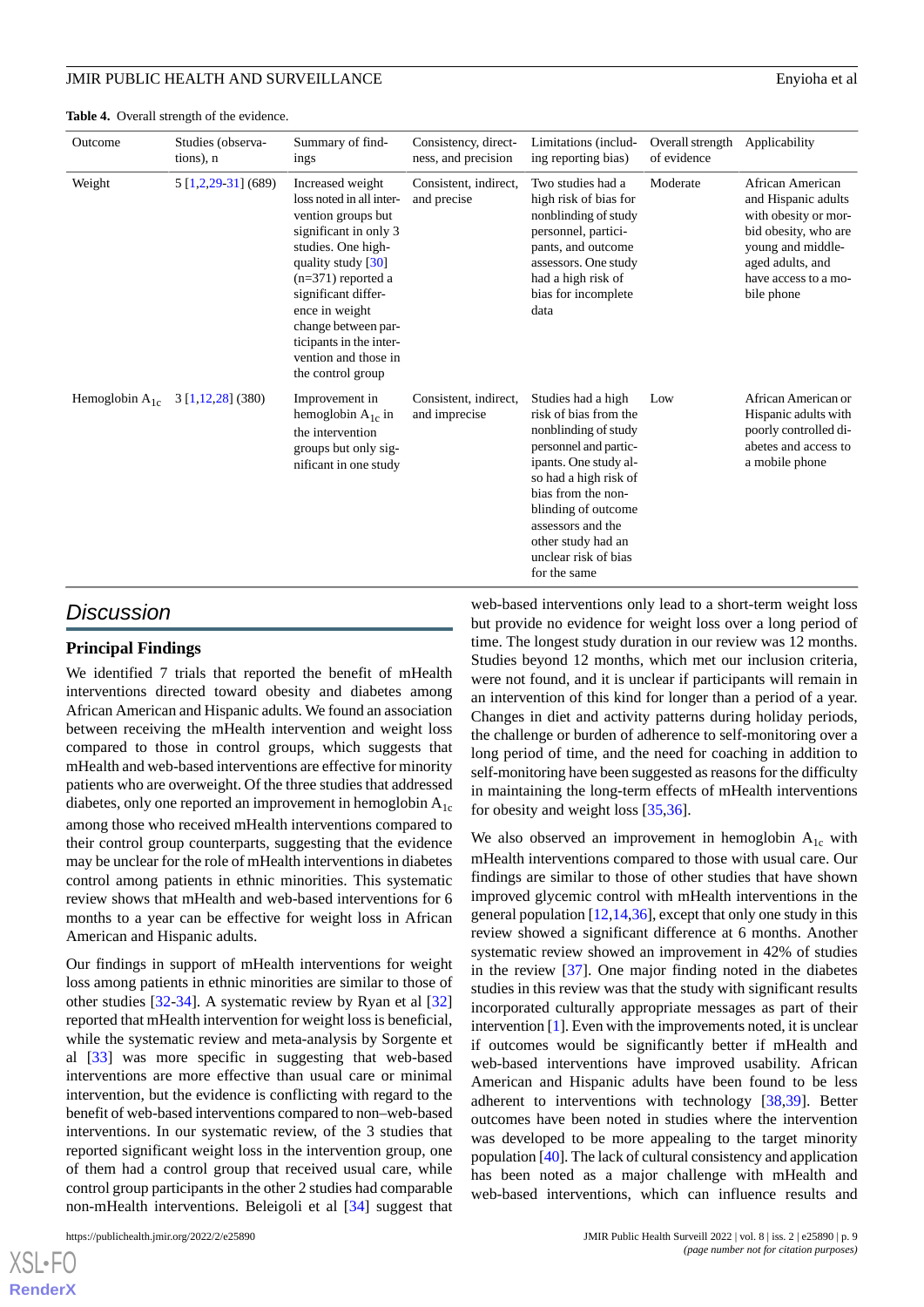outcomes [[37](#page-11-12)[,41](#page-11-16)]. Furthermore, some studies have shown that diabetes mHealth programs do not always meet health literacy guidelines, and they are not as user-friendly [[42\]](#page-11-17). The design of some mHealth apps makes it challenging for some groups of people. For instance, Hispanic patients with diabetes who use apps are more likely to use certain functionalities such as medication and blood glucose diaries and less likely to use diaries developed for insulin and hemoglobin  $A_{1c}$  [[43\]](#page-11-18).

Another important finding from this study is the limited number of studies with African American and Hispanic adults in mHealth interventions for obesity and diabetes. The underrepresentation of participants from minority groups in research studies has been well-documented [[44-](#page-11-19)[46](#page-12-0)] and is reflective in this review. Several reasons have been cited for this, including barriers related to misconceptions or lack of information, mistrust, concerns about outcomes, stigmatization, insurance coverage, and immigration status in the United States [[46](#page-12-0)[-48](#page-12-1)]. More studies focused on mHealth interventions for African American and Hispanic adults with diabetes and obesity will augment the current evidence on the role of mHealth interventions for chronic disease management. This may also contribute to reducing the disparities gap that currently exist in the health care system.

# **Limitations**

The limited number of studies with primarily African American and Hispanic participants is a limitation of this study, which has also been observed in several other studies [[21\]](#page-10-12). Another limitation is our study inclusion criteria. This review focused on African American and Hispanic participants and only included studies with ≥30% of the participants of interest. The

team considered a set of less rigid inclusion criteria but decided against it since greater the proportion of African American or Hispanic participants, greater the ability to make conclusions specifically about the effectiveness of mHealth interventions on these racial groups in these studies. While all included studies involved mobile phones and SMS text messages, they differed in the content of the intervention, sample sizes, and study duration. The absence of studies with data beyond 12 months is also a limitation. Obesity and diabetes are chronic conditions that require long-term management and lifestyle modification. Furthermore, although some studies that met our inclusion criteria showed significant changes, it is unclear whether these translate to clinical significance.

# **Conclusions**

Although the overall strength of the evidence was moderate for weight loss and low for diabetes, our findings suggest that mHealth and web-based interventions may provide a promising approach. mHealth technology can be used to meet different health needs such as the delivery of motivational messages, health education, prompts or reminders, and personal coaching [[49\]](#page-12-2). Further studies are required to fully understand the role of mHealth interventions in chronic disease management in minority patients. These findings are significant because minority patients bear a heavy burden of diabetes and obesity in the United States. mHealth and web-based interventions have the potential to assist medical providers as they provide care to patients with chronic disease and improve health disparities. Further research to better understand how mHealth and web-based interventions can help overcome challenges or barriers to chronic disease management and will be very useful.

# **Acknowledgments**

This work was supported by the UNC Department of Family Medicine and the Cecil G. Sheps Center for Health Disparities, University of North Carolina. We would also like to acknowledge Jennifer Middleton for her assistance with the data analysis.

#### <span id="page-9-4"></span>**Conflicts of Interest**

None declared.

# <span id="page-9-0"></span>**Multimedia Appendix 1**

Search terms. [[PDF File \(Adobe PDF File\), 611 KB](https://jmir.org/api/download?alt_name=publichealth_v8i2e25890_app1.pdf&filename=1251b23ebdf25bd87a14b5ff4a40e642.pdf)-[Multimedia Appendix 1\]](https://jmir.org/api/download?alt_name=publichealth_v8i2e25890_app1.pdf&filename=1251b23ebdf25bd87a14b5ff4a40e642.pdf)

# <span id="page-9-1"></span>**References**

- <span id="page-9-2"></span>1. Fortmann AL, Gallo L, Garcia M, Taleb M, Euyoque JA, Clark T, et al. Dulce Digital: An mHealth SMS-Based Intervention Improves Glycemic Control in Hispanics With Type 2 Diabetes. Diabetes Care 2017 Oct;40(10):1349-1355 [\[FREE Full](http://europepmc.org/abstract/MED/28600309) [text](http://europepmc.org/abstract/MED/28600309)] [doi: [10.2337/dc17-0230\]](http://dx.doi.org/10.2337/dc17-0230) [Medline: [28600309](http://www.ncbi.nlm.nih.gov/entrez/query.fcgi?cmd=Retrieve&db=PubMed&list_uids=28600309&dopt=Abstract)]
- <span id="page-9-3"></span>2. Lin M, Mahmooth Z, Dedhia N, Frutchey R, Mercado CE, Epstein DH, et al. Tailored, interactive text messages for enhancing weight loss among African American adults: the TRIMM randomized controlled trial. Am J Med 2015 Aug;128(8):896-904. [doi: [10.1016/j.amjmed.2015.03.013\]](http://dx.doi.org/10.1016/j.amjmed.2015.03.013) [Medline: [25840035\]](http://www.ncbi.nlm.nih.gov/entrez/query.fcgi?cmd=Retrieve&db=PubMed&list_uids=25840035&dopt=Abstract)
- 3. Ybarra M, Bağci Bosi AT, Korchmaros J, Emri S. A text messaging-based smoking cessation program for adult smokers: randomized controlled trial. J Med Internet Res 2012 Dec 27;14(6):e172 [\[FREE Full text](https://www.jmir.org/2012/6/e172/)] [doi: [10.2196/jmir.2231\]](http://dx.doi.org/10.2196/jmir.2231) [Medline: [23271159](http://www.ncbi.nlm.nih.gov/entrez/query.fcgi?cmd=Retrieve&db=PubMed&list_uids=23271159&dopt=Abstract)]
- 4. Whittaker R, McRobbie H, Bullen C, Rodgers A, Gu Y. Mobile phone-based interventions for smoking cessation. Cochrane Database Syst Rev 2016 Apr 10;4:CD006611 [[FREE Full text](http://europepmc.org/abstract/MED/27060875)] [doi: [10.1002/14651858.CD006611.pub4](http://dx.doi.org/10.1002/14651858.CD006611.pub4)] [Medline: [27060875](http://www.ncbi.nlm.nih.gov/entrez/query.fcgi?cmd=Retrieve&db=PubMed&list_uids=27060875&dopt=Abstract)]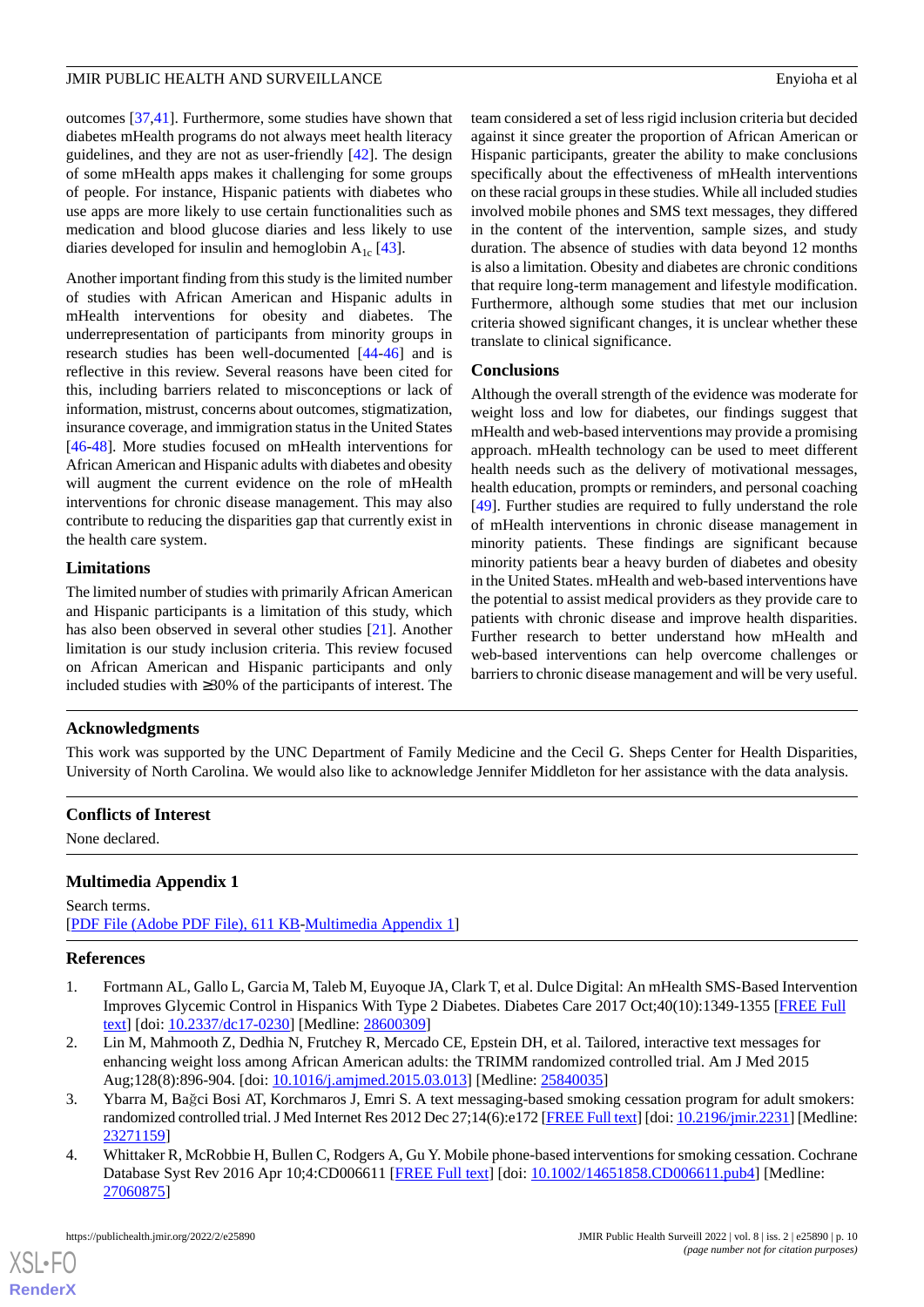- <span id="page-10-0"></span>5. Shaw R, Bosworth H. Short message service (SMS) text messaging as an intervention medium for weight loss: A literature review. Health Informatics J 2012 Dec;18(4):235-250 [[FREE Full text](https://journals.sagepub.com/doi/10.1177/1460458212442422?url_ver=Z39.88-2003&rfr_id=ori:rid:crossref.org&rfr_dat=cr_pub%3dpubmed)] [doi: [10.1177/1460458212442422\]](http://dx.doi.org/10.1177/1460458212442422) [Medline: [23257055](http://www.ncbi.nlm.nih.gov/entrez/query.fcgi?cmd=Retrieve&db=PubMed&list_uids=23257055&dopt=Abstract)]
- <span id="page-10-1"></span>6. Stephens J, Allen J. Mobile phone interventions to increase physical activity and reduce weight: a systematic review. J Cardiovasc Nurs 2013;28(4):320-329 [[FREE Full text](http://europepmc.org/abstract/MED/22635061)] [doi: [10.1097/JCN.0b013e318250a3e7\]](http://dx.doi.org/10.1097/JCN.0b013e318250a3e7) [Medline: [22635061](http://www.ncbi.nlm.nih.gov/entrez/query.fcgi?cmd=Retrieve&db=PubMed&list_uids=22635061&dopt=Abstract)]
- <span id="page-10-2"></span>7. Weinstock RS, Teresi J, Goland R, Izquierdo R, Palmas W, Eimicke JP, IDEATel Consortium. Glycemic control and health disparities in older ethnically diverse underserved adults with diabetes: five-year results from the Informatics for Diabetes Education and Telemedicine (IDEATel) study. Diabetes Care 2011 Feb;34(2):274-279 [\[FREE Full text](http://europepmc.org/abstract/MED/21270184)] [doi: [10.2337/dc10-1346\]](http://dx.doi.org/10.2337/dc10-1346) [Medline: [21270184](http://www.ncbi.nlm.nih.gov/entrez/query.fcgi?cmd=Retrieve&db=PubMed&list_uids=21270184&dopt=Abstract)]
- <span id="page-10-3"></span>8. Petersen R, Pan L, Blanck HM. Racial and Ethnic Disparities in Adult Obesity in the United States: CDC's Tracking to Inform State and Local Action. Prev Chronic Dis 2019 Apr 11;16:E46 [[FREE Full text\]](https://www.cdc.gov/pcd/issues/2019/18_0579.htm) [doi: [10.5888/pcd16.180579](http://dx.doi.org/10.5888/pcd16.180579)] [Medline: [30974071](http://www.ncbi.nlm.nih.gov/entrez/query.fcgi?cmd=Retrieve&db=PubMed&list_uids=30974071&dopt=Abstract)]
- <span id="page-10-4"></span>9. Golden SH, Brown A, Cauley J, Chin MH, Gary-Webb TL, Kim C, et al. Health disparities in endocrine disorders: biological, clinical, and nonclinical factors--an Endocrine Society scientific statement. J Clin Endocrinol Metab 2012 Sep;97(9):E1579-E1639 [\[FREE Full text](http://europepmc.org/abstract/MED/22730516)] [doi: [10.1210/jc.2012-2043](http://dx.doi.org/10.1210/jc.2012-2043)] [Medline: [22730516\]](http://www.ncbi.nlm.nih.gov/entrez/query.fcgi?cmd=Retrieve&db=PubMed&list_uids=22730516&dopt=Abstract)
- <span id="page-10-5"></span>10. Lanting LC, Joung I, Mackenbach J, Lamberts SWJ, Bootsma AH. Ethnic differences in mortality, end-stage complications, and quality of care among diabetic patients: a review. Diabetes Care 2005 Sep;28(9):2280-2288. [doi: [10.2337/diacare.28.9.2280](http://dx.doi.org/10.2337/diacare.28.9.2280)] [Medline: [16123507\]](http://www.ncbi.nlm.nih.gov/entrez/query.fcgi?cmd=Retrieve&db=PubMed&list_uids=16123507&dopt=Abstract)
- <span id="page-10-6"></span>11. Shan R, Sarkar S, Martin SS. Digital health technology and mobile devices for the management of diabetes mellitus: state of the art. Diabetologia 2019 Jun;62(6):877-887. [doi: [10.1007/s00125-019-4864-7](http://dx.doi.org/10.1007/s00125-019-4864-7)] [Medline: [30963188](http://www.ncbi.nlm.nih.gov/entrez/query.fcgi?cmd=Retrieve&db=PubMed&list_uids=30963188&dopt=Abstract)]
- 12. Agboola S, Jethwani K, Lopez L, Searl M, O'Keefe S, Kvedar J. Text to Move: A Randomized Controlled Trial of a Text-Messaging Program to Improve Physical Activity Behaviors in Patients With Type 2 Diabetes Mellitus. J Med Internet Res 2016 Nov 18;18(11):e307 [[FREE Full text](https://www.jmir.org/2016/11/e307/)] [doi: [10.2196/jmir.6439](http://dx.doi.org/10.2196/jmir.6439)] [Medline: [27864165\]](http://www.ncbi.nlm.nih.gov/entrez/query.fcgi?cmd=Retrieve&db=PubMed&list_uids=27864165&dopt=Abstract)
- <span id="page-10-7"></span>13. Bennett GG, Steinberg D, Askew S, Levine E, Foley P, Batch BC, et al. Effectiveness of an App and Provider Counseling for Obesity Treatment in Primary Care. Am J Prev Med 2018 Dec;55(6):777-786 [[FREE Full text](http://europepmc.org/abstract/MED/30361140)] [doi: [10.1016/j.amepre.2018.07.005](http://dx.doi.org/10.1016/j.amepre.2018.07.005)] [Medline: [30361140\]](http://www.ncbi.nlm.nih.gov/entrez/query.fcgi?cmd=Retrieve&db=PubMed&list_uids=30361140&dopt=Abstract)
- <span id="page-10-8"></span>14. Stephens JD, Yager AM, Allen J. Smartphone Technology and Text Messaging for Weight Loss in Young Adults: A Randomized Controlled Trial. J Cardiovasc Nurs 2017;32(1):39-46 [\[FREE Full text](http://europepmc.org/abstract/MED/26646593)] [doi: [10.1097/JCN.0000000000000307\]](http://dx.doi.org/10.1097/JCN.0000000000000307) [Medline: [26646593](http://www.ncbi.nlm.nih.gov/entrez/query.fcgi?cmd=Retrieve&db=PubMed&list_uids=26646593&dopt=Abstract)]
- 15. Palmer M, Sutherland J, Barnard S, Wynne A, Rezel E, Doel A, et al. The effectiveness of smoking cessation, physical activity/diet and alcohol reduction interventions delivered by mobile phones for the prevention of non-communicable diseases: A systematic review of randomised controlled trials. PLoS One 2018;13(1):e0189801 [[FREE Full text](https://dx.plos.org/10.1371/journal.pone.0189801)] [doi: [10.1371/journal.pone.0189801\]](http://dx.doi.org/10.1371/journal.pone.0189801) [Medline: [29304148](http://www.ncbi.nlm.nih.gov/entrez/query.fcgi?cmd=Retrieve&db=PubMed&list_uids=29304148&dopt=Abstract)]
- <span id="page-10-10"></span><span id="page-10-9"></span>16. Afshin A, Babalola D, Mclean M, Yu Z, Ma W, Chen C, et al. Information Technology and Lifestyle: A Systematic Evaluation of Internet and Mobile Interventions for Improving Diet, Physical Activity, Obesity, Tobacco, and Alcohol Use. J Am Heart Assoc 2016 Aug 31;5(9):e003058 [[FREE Full text](https://www.ahajournals.org/doi/10.1161/JAHA.115.003058?url_ver=Z39.88-2003&rfr_id=ori:rid:crossref.org&rfr_dat=cr_pub%3dpubmed)] [doi: [10.1161/JAHA.115.003058\]](http://dx.doi.org/10.1161/JAHA.115.003058) [Medline: [27581172](http://www.ncbi.nlm.nih.gov/entrez/query.fcgi?cmd=Retrieve&db=PubMed&list_uids=27581172&dopt=Abstract)]
- 17. Schoeppe S, Alley S, Van Lippevelde W, Bray NA, Williams SL, Duncan MJ, et al. Efficacy of interventions that use apps to improve diet, physical activity and sedentary behaviour: a systematic review. Int J Behav Nutr Phys Act 2016 Dec 07;13(1):127 [[FREE Full text\]](https://ijbnpa.biomedcentral.com/articles/10.1186/s12966-016-0454-y) [doi: [10.1186/s12966-016-0454-y](http://dx.doi.org/10.1186/s12966-016-0454-y)] [Medline: [27927218](http://www.ncbi.nlm.nih.gov/entrez/query.fcgi?cmd=Retrieve&db=PubMed&list_uids=27927218&dopt=Abstract)]
- <span id="page-10-11"></span>18. Isaacs T, Hunt D, Ward D, Rooshenas L, Edwards L. The Inclusion of Ethnic Minority Patients and the Role of Language in Telehealth Trials for Type 2 Diabetes: A Systematic Review. J Med Internet Res 2016 Sep 26;18(9):e256 [[FREE Full](https://www.jmir.org/2016/9/e256/) [text](https://www.jmir.org/2016/9/e256/)] [doi: [10.2196/jmir.6374](http://dx.doi.org/10.2196/jmir.6374)] [Medline: [27670360](http://www.ncbi.nlm.nih.gov/entrez/query.fcgi?cmd=Retrieve&db=PubMed&list_uids=27670360&dopt=Abstract)]
- <span id="page-10-12"></span>19. Jackson CL, Bolen S, Brancati FL, Batts-Turner ML, Gary TL. A systematic review of interactive computer-assisted technology in diabetes care. Interactive information technology in diabetes care. J Gen Intern Med 2006 Feb;21(2):105-110 [[FREE Full text](https://onlinelibrary.wiley.com/resolve/openurl?genre=article&sid=nlm:pubmed&issn=0884-8734&date=2006&volume=21&issue=2&spage=105)] [doi: [10.1111/j.1525-1497.2005.00310.x\]](http://dx.doi.org/10.1111/j.1525-1497.2005.00310.x) [Medline: [16390512\]](http://www.ncbi.nlm.nih.gov/entrez/query.fcgi?cmd=Retrieve&db=PubMed&list_uids=16390512&dopt=Abstract)
- <span id="page-10-13"></span>20. Ford JG, Howerton MW, Lai GY, Gary TL, Bolen S, Gibbons MC, et al. Barriers to recruiting underrepresented populations to cancer clinical trials: a systematic review. Cancer 2008 Jan 15;112(2):228-242 [\[FREE Full text](https://doi.org/10.1002/cncr.23157)] [doi: [10.1002/cncr.23157\]](http://dx.doi.org/10.1002/cncr.23157) [Medline: [18008363](http://www.ncbi.nlm.nih.gov/entrez/query.fcgi?cmd=Retrieve&db=PubMed&list_uids=18008363&dopt=Abstract)]
- <span id="page-10-14"></span>21. James DC, Harville C, Sears C, Efunbumi O, Bondoc I. Participation of African Americans in e-Health and m-Health Studies: A Systematic Review. Telemed J E Health 2017 May;23(5):351-364. [doi: [10.1089/tmj.2016.0067](http://dx.doi.org/10.1089/tmj.2016.0067)] [Medline: [27792475](http://www.ncbi.nlm.nih.gov/entrez/query.fcgi?cmd=Retrieve&db=PubMed&list_uids=27792475&dopt=Abstract)]
- <span id="page-10-15"></span>22. Heitkemper EM, Mamykina L, Travers J, Smaldone A. Do health information technology self-management interventions improve glycemic control in medically underserved adults with diabetes? A systematic review and meta-analysis. J Am Med Inform Assoc 2017 Sep 01;24(5):1024-1035 [[FREE Full text](http://europepmc.org/abstract/MED/28379397)] [doi: [10.1093/jamia/ocx025](http://dx.doi.org/10.1093/jamia/ocx025)] [Medline: [28379397](http://www.ncbi.nlm.nih.gov/entrez/query.fcgi?cmd=Retrieve&db=PubMed&list_uids=28379397&dopt=Abstract)]
- 23. Stockman M, Modzelewski K, Steenkamp D. Mobile Health and Technology Usage by Patients in the Diabetes, Nutrition, and Weight Management Clinic at an Urban Academic Medical Center. Diabetes Technol Ther 2019 Jul;21(7):400-405. [doi: [10.1089/dia.2018.0369](http://dx.doi.org/10.1089/dia.2018.0369)] [Medline: [31045447](http://www.ncbi.nlm.nih.gov/entrez/query.fcgi?cmd=Retrieve&db=PubMed&list_uids=31045447&dopt=Abstract)]
- 24. Zickuhr K, Smith A. Digital differences. Pew Research Center. 2012 Apr 13. URL: [https://www.pewresearch.org/internet/](https://www.pewresearch.org/internet/2012/04/13/digital-differences/) [2012/04/13/digital-differences/](https://www.pewresearch.org/internet/2012/04/13/digital-differences/) [accessed 2020-06-24]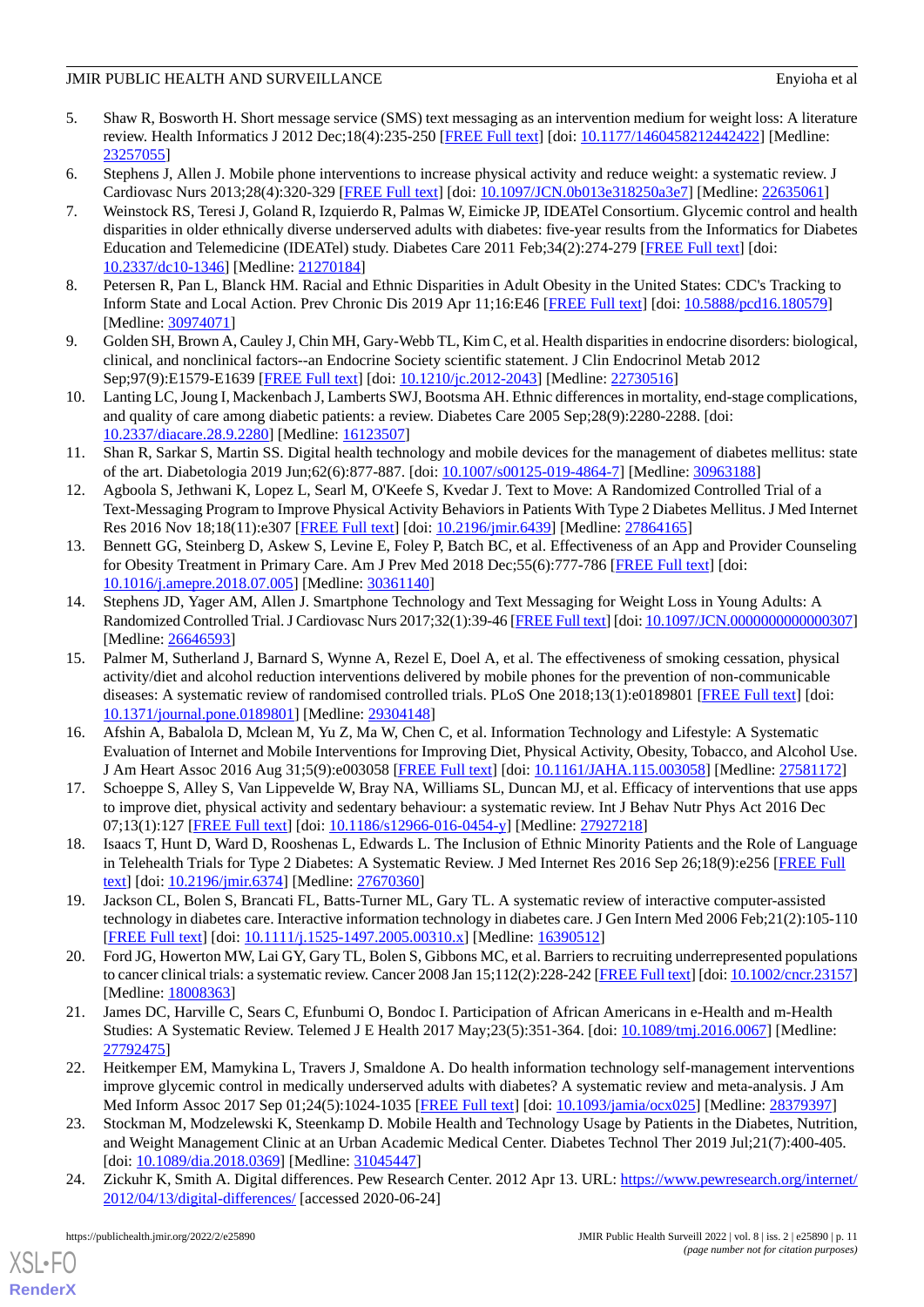# JMIR PUBLIC HEALTH AND SURVEILLANCE **Environment and SURVEILLANCE Environment and SURVEILLANCE**

- <span id="page-11-0"></span>25. Moher D, Shamseer L, Clarke M, Ghersi D, Liberati A, Petticrew M, PRISMA-P Group. Preferred reporting items for systematic review and meta-analysis protocols (PRISMA-P) 2015 statement. Syst Rev 2015 Jan 01;4:1 [[FREE Full text\]](https://systematicreviewsjournal.biomedcentral.com/articles/10.1186/2046-4053-4-1) [doi: [10.1186/2046-4053-4-1](http://dx.doi.org/10.1186/2046-4053-4-1)] [Medline: [25554246\]](http://www.ncbi.nlm.nih.gov/entrez/query.fcgi?cmd=Retrieve&db=PubMed&list_uids=25554246&dopt=Abstract)
- <span id="page-11-1"></span>26. Higgins JPT, Altman DG, Gøtzsche PC, Jüni P, Moher D, Oxman AD, Cochrane Bias Methods Group, Cochrane Statistical Methods Group. The Cochrane Collaboration's tool for assessing risk of bias in randomised trials. BMJ 2011 Oct 18;343:d5928 [[FREE Full text](http://europepmc.org/abstract/MED/22008217)] [doi: [10.1136/bmj.d5928\]](http://dx.doi.org/10.1136/bmj.d5928) [Medline: [22008217\]](http://www.ncbi.nlm.nih.gov/entrez/query.fcgi?cmd=Retrieve&db=PubMed&list_uids=22008217&dopt=Abstract)
- <span id="page-11-2"></span>27. Berkman ND, Lohr KN, Ansari M, McDonagh M, Balk E, Whitlock E, et al. Grading the Strength of a Body of Evidence When Assessing Health Care Interventions for the Effective Health Care Program of the Agency for Healthcare Research and Quality: An Update. In: Methods Guide for Effectiveness and Comparative Effectiveness Reviews. Rockville, MD: Agency for Healthcare Research and Quality; 2008.
- <span id="page-11-5"></span><span id="page-11-3"></span>28. Arora S, Peters AL, Burner E, Lam CN, Menchine M. Trial to examine text message-based mHealth in emergency department patients with diabetes (TExT-MED): a randomized controlled trial. Ann Emerg Med 2014 Jun;63(6):745-54.e6. [doi: [10.1016/j.annemergmed.2013.10.012](http://dx.doi.org/10.1016/j.annemergmed.2013.10.012)] [Medline: [24225332\]](http://www.ncbi.nlm.nih.gov/entrez/query.fcgi?cmd=Retrieve&db=PubMed&list_uids=24225332&dopt=Abstract)
- <span id="page-11-6"></span>29. Herring SJ, Cruice JF, Bennett GG, Davey A, Foster GD. Using technology to promote postpartum weight loss in urban, low-income mothers: a pilot randomized controlled trial. J Nutr Educ Behav 2014;46(6):610-615 [\[FREE Full text\]](http://europepmc.org/abstract/MED/25069621) [doi: [10.1016/j.jneb.2014.06.002](http://dx.doi.org/10.1016/j.jneb.2014.06.002)] [Medline: [25069621](http://www.ncbi.nlm.nih.gov/entrez/query.fcgi?cmd=Retrieve&db=PubMed&list_uids=25069621&dopt=Abstract)]
- <span id="page-11-4"></span>30. Phelan S, Hagobian T, Brannen A, Hatley KE, Schaffner A, Muñoz-Christian K, et al. Effect of an Internet-Based Program on Weight Loss for Low-Income Postpartum Women: A Randomized Clinical Trial. JAMA 2017 Jun 20;317(23):2381-2391 [[FREE Full text](http://europepmc.org/abstract/MED/28632867)] [doi: [10.1001/jama.2017.7119](http://dx.doi.org/10.1001/jama.2017.7119)] [Medline: [28632867\]](http://www.ncbi.nlm.nih.gov/entrez/query.fcgi?cmd=Retrieve&db=PubMed&list_uids=28632867&dopt=Abstract)
- <span id="page-11-7"></span>31. Steinberg DM, Levine EL, Askew S, Foley P, Bennett GG. Daily text messaging for weight control among racial and ethnic minority women: randomized controlled pilot study. J Med Internet Res 2013 Nov 18;15(11):e244 [[FREE Full text](https://www.jmir.org/2013/11/e244/)] [doi: [10.2196/jmir.2844](http://dx.doi.org/10.2196/jmir.2844)] [Medline: [24246427](http://www.ncbi.nlm.nih.gov/entrez/query.fcgi?cmd=Retrieve&db=PubMed&list_uids=24246427&dopt=Abstract)]
- <span id="page-11-9"></span>32. Ryan K, Dockray S, Linehan C. A systematic review of tailored eHealth interventions for weight loss. Digit Health 2019;5:2055207619826685 [[FREE Full text](https://journals.sagepub.com/doi/10.1177/2055207619826685?url_ver=Z39.88-2003&rfr_id=ori:rid:crossref.org&rfr_dat=cr_pub%3dpubmed)] [doi: [10.1177/2055207619826685\]](http://dx.doi.org/10.1177/2055207619826685) [Medline: [30783535\]](http://www.ncbi.nlm.nih.gov/entrez/query.fcgi?cmd=Retrieve&db=PubMed&list_uids=30783535&dopt=Abstract)
- <span id="page-11-8"></span>33. Sorgente A, Pietrabissa G, Manzoni GM, Re F, Simpson S, Perona S, et al. Web-Based Interventions for Weight Loss or Weight Loss Maintenance in Overweight and Obese People: A Systematic Review of Systematic Reviews. J Med Internet Res 2017 Jun 26;19(6):e229 [\[FREE Full text\]](https://www.jmir.org/2017/6/e229/) [doi: [10.2196/jmir.6972\]](http://dx.doi.org/10.2196/jmir.6972) [Medline: [28652225\]](http://www.ncbi.nlm.nih.gov/entrez/query.fcgi?cmd=Retrieve&db=PubMed&list_uids=28652225&dopt=Abstract)
- <span id="page-11-10"></span>34. Beleigoli AM, Andrade AQ, Cançado AG, Paulo MN, Diniz MDFH, Ribeiro AL. Web-Based Digital Health Interventions for Weight Loss and Lifestyle Habit Changes in Overweight and Obese Adults: Systematic Review and Meta-Analysis. J Med Internet Res 2019 Jan 08;21(1):e298 [\[FREE Full text\]](https://www.jmir.org/2019/1/e298/) [doi: [10.2196/jmir.9609\]](http://dx.doi.org/10.2196/jmir.9609) [Medline: [30622090\]](http://www.ncbi.nlm.nih.gov/entrez/query.fcgi?cmd=Retrieve&db=PubMed&list_uids=30622090&dopt=Abstract)
- <span id="page-11-12"></span><span id="page-11-11"></span>35. Burke LE, Styn MA, Sereika SM, Conroy MB, Ye L, Glanz K, et al. Using mHealth technology to enhance self-monitoring for weight loss: a randomized trial. Am J Prev Med 2012 Jul;43(1):20-26 [[FREE Full text](http://europepmc.org/abstract/MED/22704741)] [doi: [10.1016/j.amepre.2012.03.016](http://dx.doi.org/10.1016/j.amepre.2012.03.016)] [Medline: [22704741\]](http://www.ncbi.nlm.nih.gov/entrez/query.fcgi?cmd=Retrieve&db=PubMed&list_uids=22704741&dopt=Abstract)
- <span id="page-11-13"></span>36. Pretlow RA, Stock CM, Allison S, Roeger L. Treatment of child/adolescent obesity using the addiction model: a smartphone app pilot study. Child Obes 2015 Jun;11(3):248-259 [[FREE Full text](http://europepmc.org/abstract/MED/25760813)] [doi: [10.1089/chi.2014.0124](http://dx.doi.org/10.1089/chi.2014.0124)] [Medline: [25760813\]](http://www.ncbi.nlm.nih.gov/entrez/query.fcgi?cmd=Retrieve&db=PubMed&list_uids=25760813&dopt=Abstract)
- <span id="page-11-14"></span>37. Hamine S, Gerth-Guyette E, Faulx D, Green BB, Ginsburg AS. Impact of mHealth chronic disease management on treatment adherence and patient outcomes: a systematic review. J Med Internet Res 2015 Feb 24;17(2):e52 [\[FREE Full text\]](https://www.jmir.org/2015/2/e52/) [doi: [10.2196/jmir.3951](http://dx.doi.org/10.2196/jmir.3951)] [Medline: [25803266](http://www.ncbi.nlm.nih.gov/entrez/query.fcgi?cmd=Retrieve&db=PubMed&list_uids=25803266&dopt=Abstract)]
- <span id="page-11-15"></span>38. Trief PM, Izquierdo R, Eimicke JP, Teresi JA, Goland R, Palmas W, et al. Adherence to diabetes self care for white, African-American and Hispanic American telemedicine participants: 5 year results from the IDEATel project. Ethn Health 2013;18(1):83-96. [doi: [10.1080/13557858.2012.700915\]](http://dx.doi.org/10.1080/13557858.2012.700915) [Medline: [22762449\]](http://www.ncbi.nlm.nih.gov/entrez/query.fcgi?cmd=Retrieve&db=PubMed&list_uids=22762449&dopt=Abstract)
- <span id="page-11-16"></span>39. Wolin KY, Steinberg DM, Lane IB, Askew S, Greaney ML, Colditz GA, et al. Engagement with eHealth Self-Monitoring in a Primary Care-Based Weight Management Intervention. PLoS One 2015;10(10):e0140455 [[FREE Full text\]](https://dx.plos.org/10.1371/journal.pone.0140455) [doi: [10.1371/journal.pone.0140455\]](http://dx.doi.org/10.1371/journal.pone.0140455) [Medline: [26469065](http://www.ncbi.nlm.nih.gov/entrez/query.fcgi?cmd=Retrieve&db=PubMed&list_uids=26469065&dopt=Abstract)]
- <span id="page-11-17"></span>40. Turnbull S, Cabral C, Hay A, Lucas PJ. Health Equity in the Effectiveness of Web-Based Health Interventions for the Self-Care of People With Chronic Health Conditions: Systematic Review. J Med Internet Res 2020 Jun 05;22(6):e17849 [[FREE Full text](https://www.jmir.org/2020/6/e17849/)] [doi: [10.2196/17849\]](http://dx.doi.org/10.2196/17849) [Medline: [32459632\]](http://www.ncbi.nlm.nih.gov/entrez/query.fcgi?cmd=Retrieve&db=PubMed&list_uids=32459632&dopt=Abstract)
- <span id="page-11-18"></span>41. Wu X, Guo X, Zhang Z. The Efficacy of Mobile Phone Apps for Lifestyle Modification in Diabetes: Systematic Review and Meta-Analysis. JMIR Mhealth Uhealth 2019 Jan 15;7(1):e12297 [\[FREE Full text\]](https://mhealth.jmir.org/2019/1/e12297/) [doi: [10.2196/12297](http://dx.doi.org/10.2196/12297)] [Medline: [30664494](http://www.ncbi.nlm.nih.gov/entrez/query.fcgi?cmd=Retrieve&db=PubMed&list_uids=30664494&dopt=Abstract)]
- <span id="page-11-19"></span>42. Fu H, McMahon SK, Gross CR, Adam TJ, Wyman JF. Usability and clinical efficacy of diabetes mobile applications for adults with type 2 diabetes: A systematic review. Diabetes Res Clin Pract 2017 Sep;131:70-81. [doi: [10.1016/j.diabres.2017.06.016](http://dx.doi.org/10.1016/j.diabres.2017.06.016)] [Medline: [28692830](http://www.ncbi.nlm.nih.gov/entrez/query.fcgi?cmd=Retrieve&db=PubMed&list_uids=28692830&dopt=Abstract)]
- 43. Williams JP, Schroeder D. Popular Glucose Tracking Apps and Use of mHealth by Latinos With Diabetes: Review. JMIR Mhealth Uhealth 2015 Aug 25;3(3):e84 [\[FREE Full text\]](https://mhealth.jmir.org/2015/3/e84/) [doi: [10.2196/mhealth.3986\]](http://dx.doi.org/10.2196/mhealth.3986) [Medline: [26307533\]](http://www.ncbi.nlm.nih.gov/entrez/query.fcgi?cmd=Retrieve&db=PubMed&list_uids=26307533&dopt=Abstract)
- 44. Miranda J, Nakamura R, Bernal G. Including ethnic minorities in mental health intervention research: a practical approach to a long-standing problem. Cult Med Psychiatry 2003 Dec;27(4):467-486. [doi: [10.1023/b:medi.0000005484.26741.79\]](http://dx.doi.org/10.1023/b:medi.0000005484.26741.79) [Medline: [14727681](http://www.ncbi.nlm.nih.gov/entrez/query.fcgi?cmd=Retrieve&db=PubMed&list_uids=14727681&dopt=Abstract)]